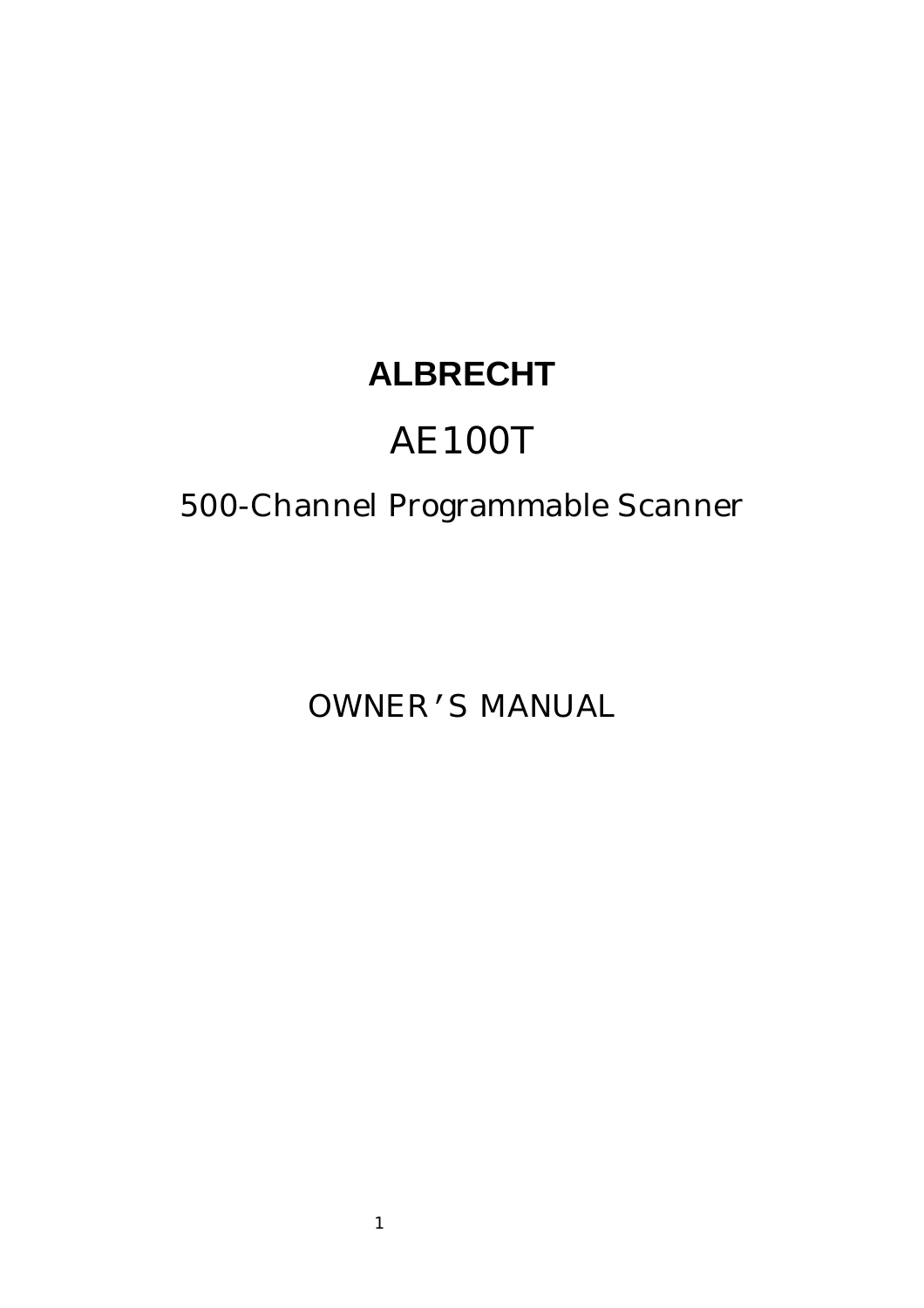# INTRODUCTION

The AE100T 500-Channel Programmed Scanner enables you to experience all the action for yourself. It is possible to store up to 115,000 frequencies in the memory. These can be changed at any time.

The secret of the AE100T is a microprocessor which has been developed with this specific object in mind. This microprocessor provides the AE100T with, amongst other things, the following facilities:

**High Speed Scan** -- lets you scan up to 40 channels per second and search up to 75 steps per seconds.

**Seek Scan/Search** -- you hear transmission about 5 seconds, then the scanner start scan/search to the next transmission.

**Triple Conversion Superheterodyne Receiver -- virtually eliminates any** interference from IF images, so you hear only the selected frequency.

**23 Preprogrammed Search Bands** -- lets you search for transmissions within preset frequency ranges, so you can find interesting frequencies more quickly.

**Ten Channel-Storage Banks** -- let you store 50 channels in each bank to group channels so calls are easier to identify.

**Auto Store** -- quickly finds and automatically stores active frequencies in each channel, then searches for additional active frequencies while skipping previously stored channels.

**Rotary Tuner** -- lets you manually tune and select desired frequencies or channels. The scanner's tune speed automatically changes depending on how fast you turn the rotary tuner.

**10-Priority Channels** -- you can set the scanner to check 10 channels so you do not miss important calls.

**Two-Second Scan Delay** -- delays scanning for about 2 seconds before moving to another channel or frequency, so you can hear more replies.

**Lock-Out Function** -- lets you set your scanner to skip over specified channels or frequencies when scanning or searching.

**LCD Display** -- makes it easy to view and change programming information.

**Backlit Display** -- makes it easy to view and change programming information.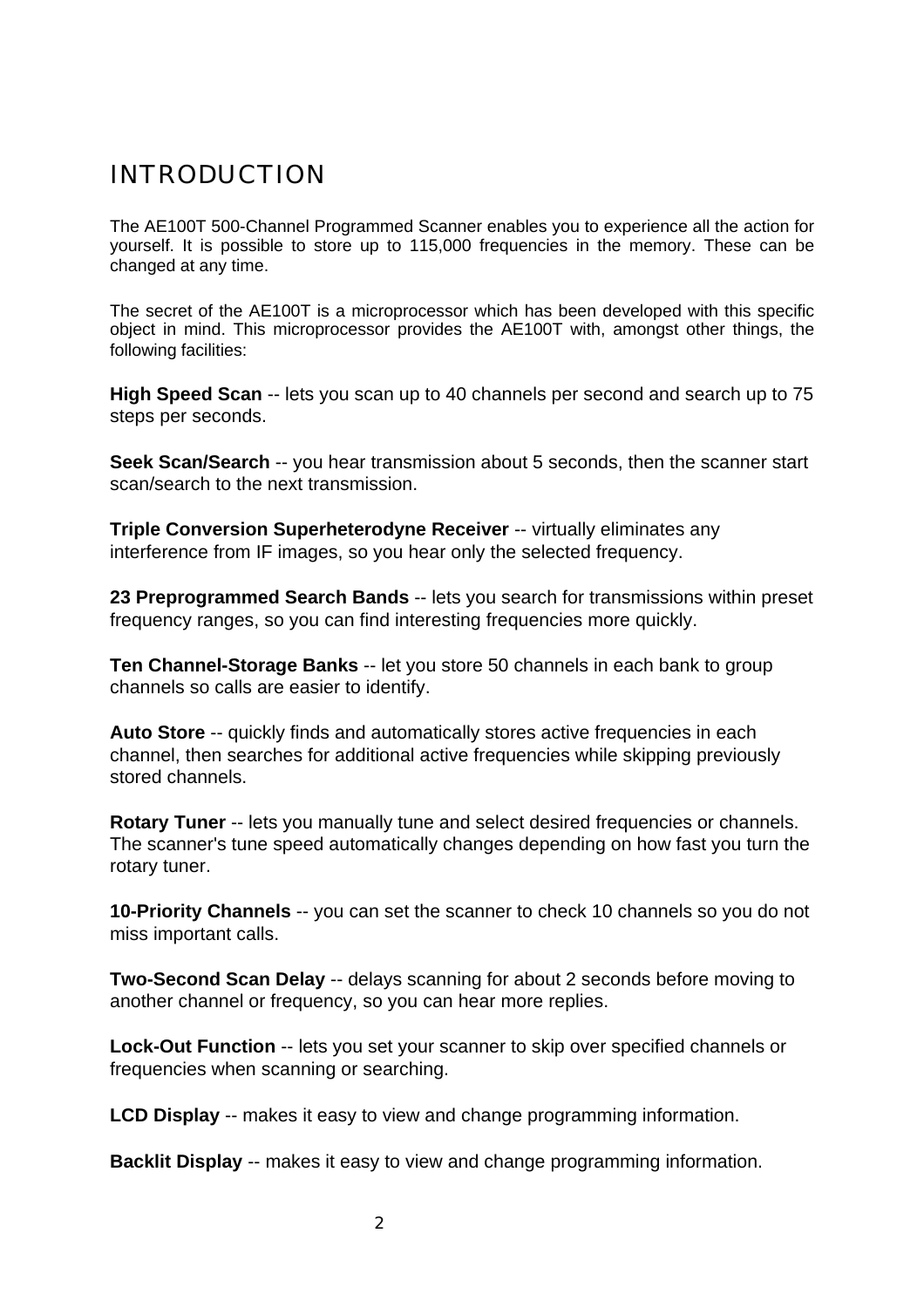**S-Meter** -- shows receiving signal strength.

**Tape Remote Jack** -- controls your tape recorder when the scanner receives the signal.

**Memory Backup** -- keeps the channel frequencies stored in memory for about 3 months during a power loss.

**Two Power Options** -- let you power the scanner from standard AC power ( with the supplied AC power cord), or your vehicle's battery (with an optional DC cigarette lighter power cord).

Your AE100T scanner can receive all of these frequencies:

 $\bullet$  25-1300 MHz

#### SEARCH BANDS

Your scanner can tune over 115,000 different frequencies. Each of these frequencies is contained within a group of frequencies called a band. The scanner uses permanent memory locations called search bands (01-23) to group these bands. You can search these bands to quickly find active frequencies you might want to store into the scanner's channels.

The scanner has the following search bands

| Band | Search Range (MHz) |
|------|--------------------|
| 01   | 26-28              |
| 02   | 28-30              |
| 03   | 31-32              |
| 04   | 46-47              |
| 05   | 50-54              |
| 06   | 70-84              |
| 07   | 84-87.495          |
| 08   | 87.5-107.95        |
| 09   | 108-118            |
| 10   | 118-136.975        |
| 11   | 144-146            |
| 12   | 153-154            |
| 13   | 154-155            |
| 14   | 156-163            |
| 15   | 163-174            |
| 16   | 230-330            |
| 17   | 430-440            |
| 18   | 460-466            |
| 19   | 466-469            |
| 20   | 930-932            |
| 21   | 935-939            |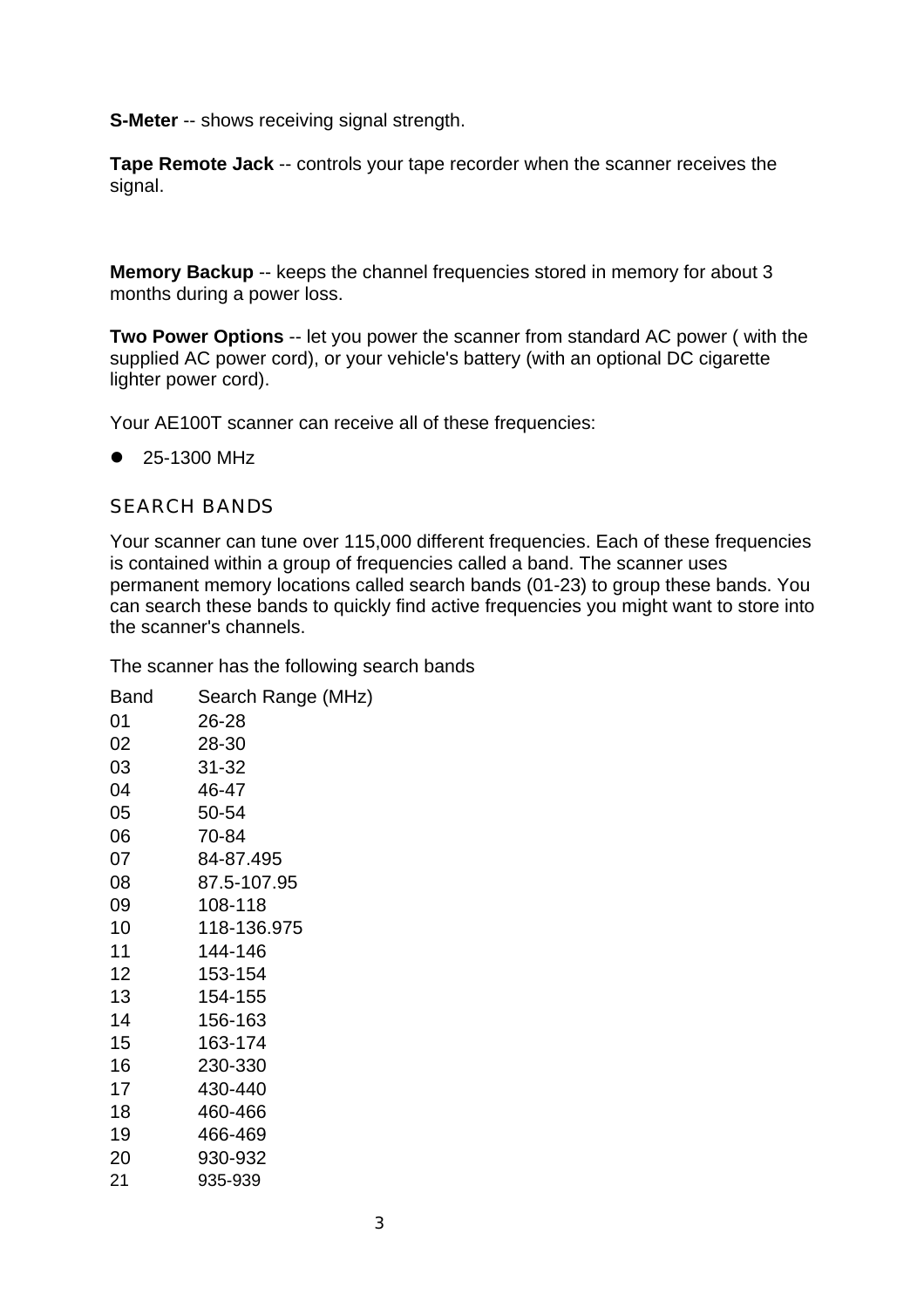22 959-960 23 1240-1300

The use of this scanner is only authorised if the person concerned complies with all the provisions which apply within the country in which the scanner is used. You are advised to satisfy yourself that you are aware of the various restrictions which might apply within a particular country. At no time will your supplier be liable for the unlawful use of a scanner.

# PREPARATION

This scanner is primarily designed for use in the home as a base station. You can place it on a desk, shelf, or table.

Your scanner's front feet fold up or down. Adjust them to give you the best view of the display.

HOW TO AFFIX THE AERIAL SUPPLYED WITH THE SCANNER

Screw the telescopic aerial supplied into the hole situated in the top right-hand corner of the scanner.

The length of the aerial will affect the quality of the reception achieved by the scanner. For maximum reception, use the aerial as follows:

25-300 MHz: aerial should be fully extended

300-520 MHz: three sections of the aerial should be pulled out.

520-1300 MHz: aerial should be collapse all segments

# CONNECTING THE SCANNER TO AN OUTSIDE AERIAL (OPTIONAL)

The telescopic aerial provided will normally be perfectly adequate for the purpose of receiving strong, local signals. In order to receive the weaker signals also, an outside aerial may be connected to the aerial connector situated at the rear of the AE100T. For this purpose, use a special scanner aerial – your supplier will be able to provide you with further information on this subject.

Place the outside aerial on as high a location as possible, and assemble it in accordance with the instructions provided. To link the aerial to the scanner, use a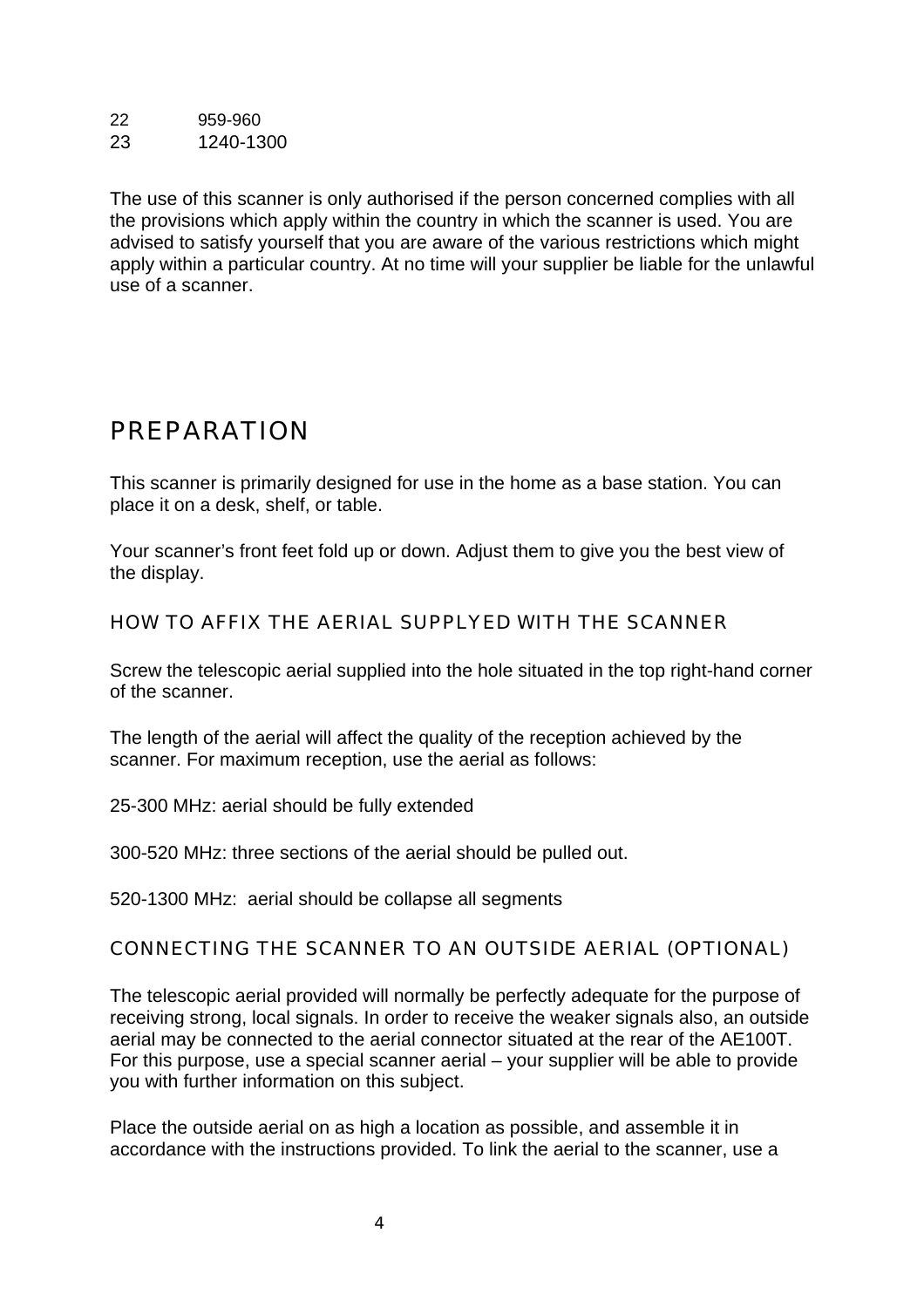coaxial cable. For any distance of less than 15 meters, cable of the RG58 type may be used, whereas for longer cables the use of the thicker RG8 type is recommended.

#### CONNECTING POWER

Plug the scanner's attached AC power cord into a standard AC outlet.

The memory backup circuit begins to function a few minutes after you supply power to the scanner. How long the scanner will maintain channels stored in memory depends on how long power has been suplied to the scanner. For example, if power is supplied to the scanner for at least 4 days, the memory backup circuit maintains the channels stored in memory for up to 3 months.

### USING A DC ADAPTER

You can power the scanner from your vehicle's cigarette lighter socket, provided the vehicle has a 12-volt, negative-ground electrical system. To do so, you need a DC Adapter.

Its centre tip must be set to positive (+), and it must have a plug that properly fits the scanner's PWR jack. Using an adapter that does not meet these specifications could damage the scanner or the adapter. When you finish using the DC adapter, disconnect it from the cigarette lighter first. Then disconnect it from the scanner.

#### RESTARTING/RESETTING THE SCANNER

If the scanner has not been connected for some time, it may occur that the scanner fails to react to the keying in of certain commands; also, the display unit could appear not to be functioning normally.

In such cases, the restart procedure needs to be carried out:

1. Switch on the scanner.

2. Use a pointed object – e.g. a straightened paper clip – to press the RESTART button which is located rear panel.

If the scanner still does not work properly, you might have to reset it.

If you reset the scanner, the information stored in the computer memory will be lost. Therfore take the utmost care when carrying out the following procedure:

1. Switch on the scanner.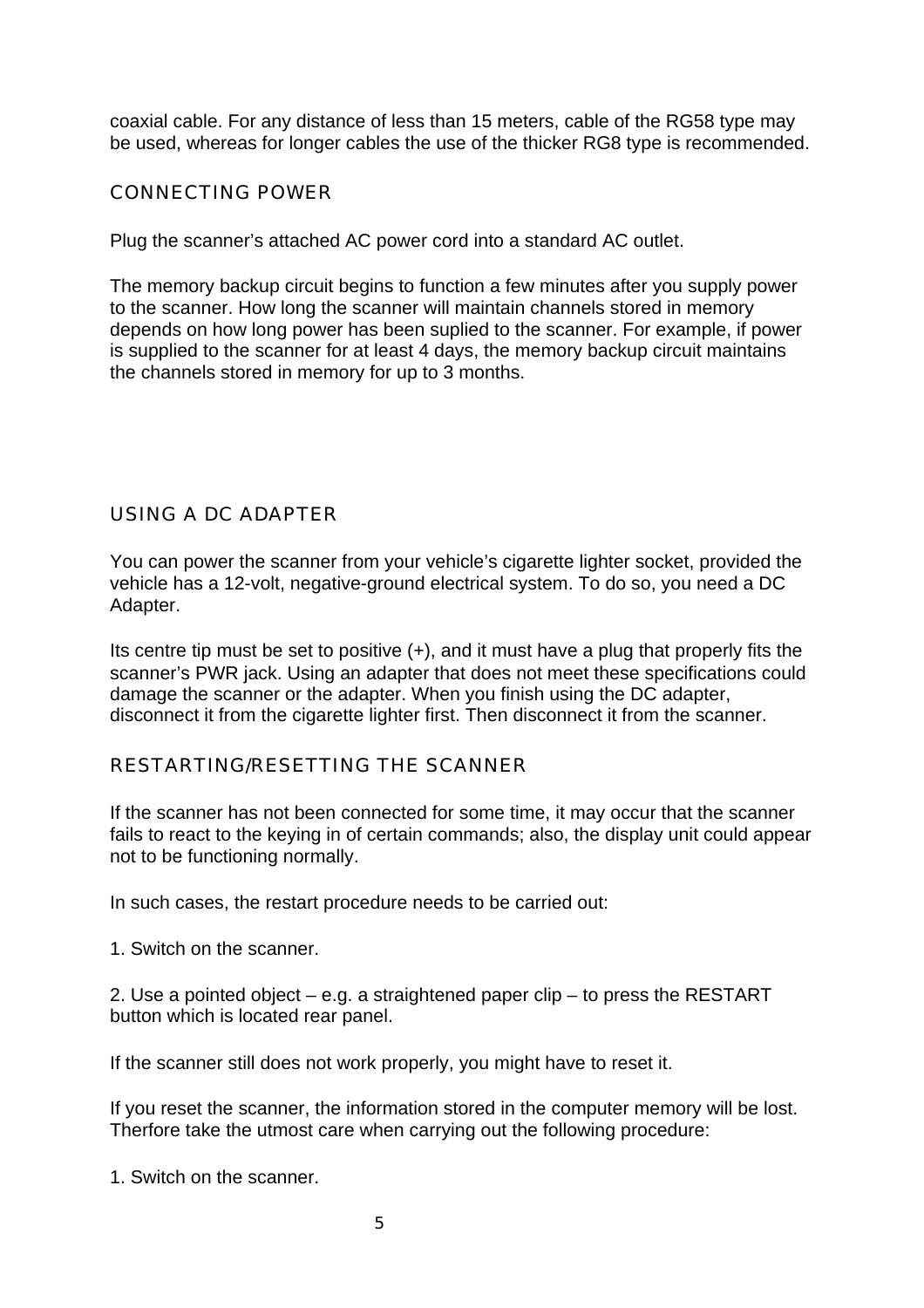2. Press and hold down the [CLEAR] button on the keyboard whilst pressing the RESTART button by means of a pointed object. First release the RESTART button, then release the [CLEAR] button.

#### CONNECTING AN EXTERNAL SPEAKER

You can connect an optional external speaker with a 3.5 mm plug to the scanner. Use an 8-ohm external speaker capable of handling over 2.5 watts of power (not supplied).

Insert the speaker's plug into the EXT SPKR jack on the back of the scanner.

**Note:** Plugging in an external speaker disconnects the scanner's internal speaker.

### CONNECTING HEADPHONES

You can connect an optional pair of headphones with a 3.5 mm plug to the scanner. Use monaural headphones.

Insert the headphone's plug into the PHONE jack on the front of the scanner.

**Note:** Plugging in headphones disconnects the scanner's internal speaker.

#### CONNECTING A TAPE RECORDER

You can connect an optional tape recorder to your scanner to record transmissions. To record from the scanner, you need a tape recorder with a microphone jack. Also, you need a connecting cable with a phono plug and a 3.5 mm plug.

1. Insert the connecting cable's phono plug into the TAPE OUT jack on the back of the scanner.

2. Connect the other end of the connecting cable to your tape recorder's microphone jack.

Follow the instructions provided with your tape recorder to record transmissions while the scanner is on.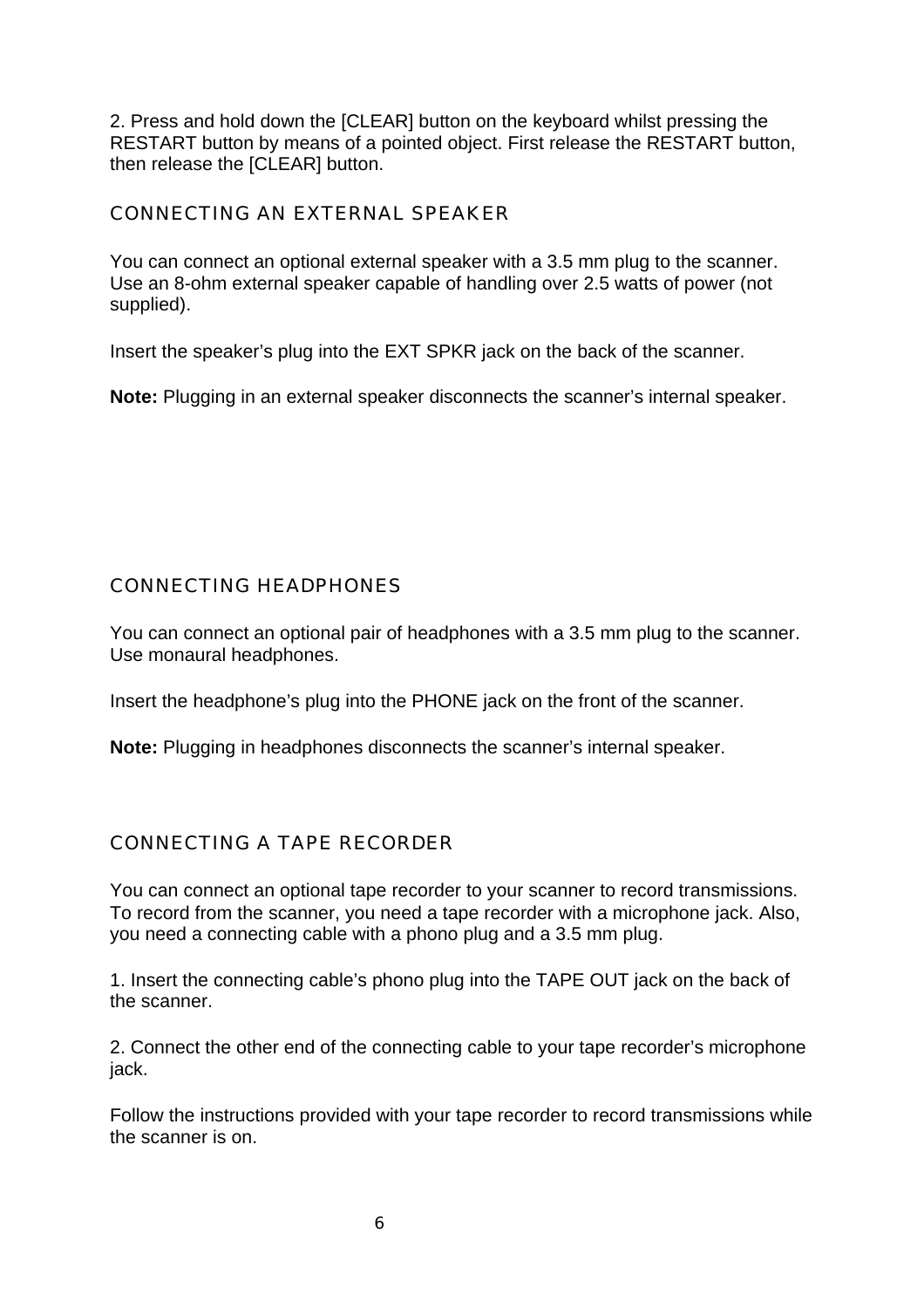# UNDERSTANDING YOUR SCANNER

# A LOOK AT THE KEYPAD

Your scanner's keys might seem confusing at first, but this information should help you understand each key's function.



FUNC -- use the function key (REC, and DELAY) or seek scan/search.

Number Keys -- each key has a single-digit label and a range of numbers. Use the digits on the keys to enter the numbers for a channel or a frequency. Use the range of numbers above the key (51-100, for example) to select the channels in a channelstorage bank.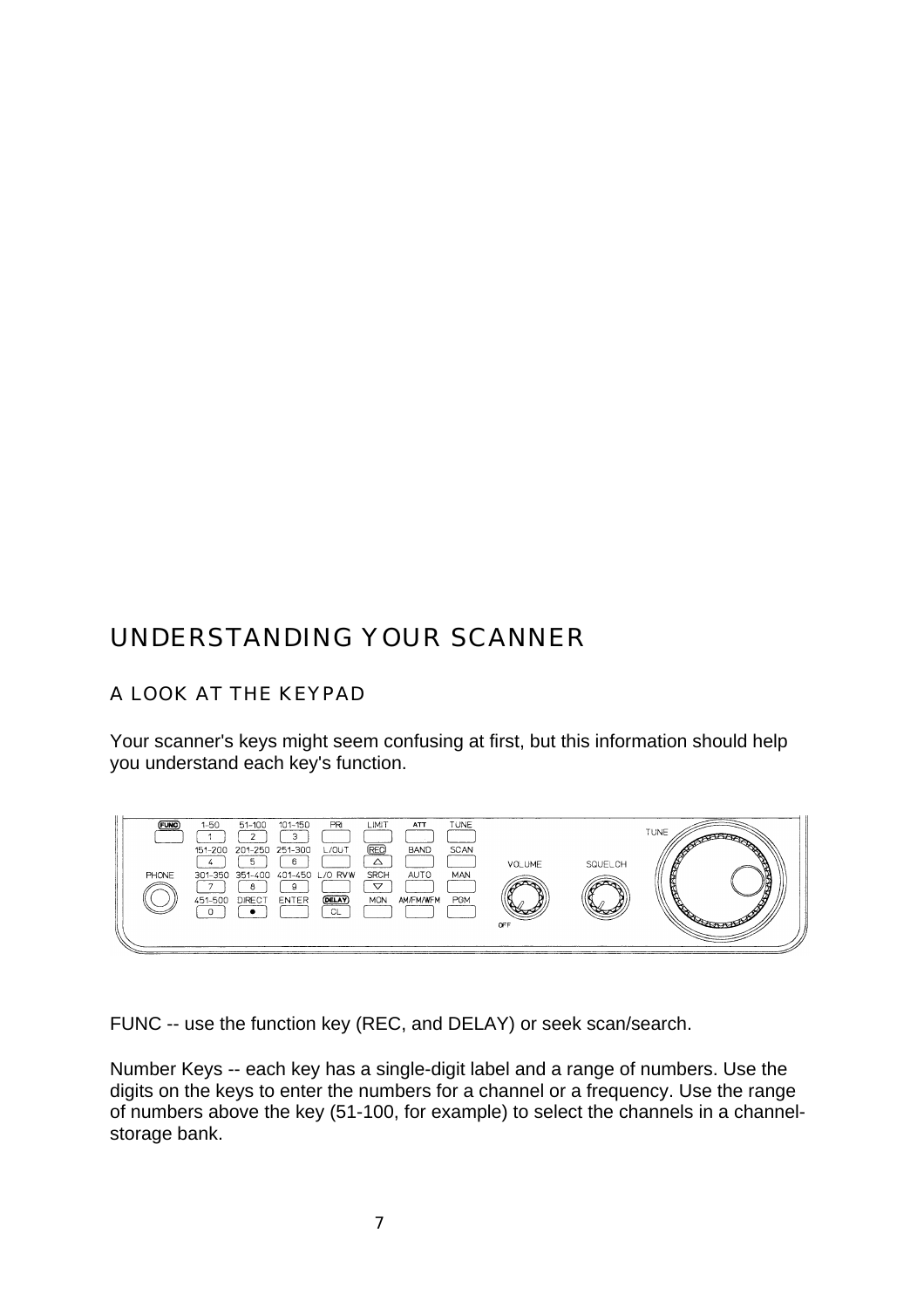DIRECT/• -- enters a decimal point (necessary when programming frequencies), or start a direct frequency search.

ENTER -- enters frequencies into channels.

PRI -- sets and turns on and off priority for ten priority channel.

L/OUT -- lets you lock out selected channels or frequencies.

L/O RVW -- lets you review locked-out channels or frequencies.

CL/DELAY -- clears an incorrect entry. Or, programs a 2-second delay for the selected channel with FUNC key.

LIMIT -- sets the frequency range you want to search.

 $\land$  /REC -- search up from the currently displayed frequency. Or, set the tape remote channel.

\/ /SRCH -- searches down from the currently displayed frequency.

MON -- accesses the 50 monitor memories.

ATT -- turns attenuation on to reduce the scanner's sensitivity, or turns it off to increase it.

BAND -- selects a preprogrammed search band.

AUTO -- automatically programs frequencies into channels.

AM/FM/WFM -- changes the receive mode.

TUNE -- lets you use the scanner's rotary tuner to tune through frequencies.

SCAN -- scans through the programmed channels.

MAN -- stops scanning to let you directly enter a channel number.

PGM -- programs frequencies into channels.

OFF/VOLUME -- turns the scanner on or off and adjusts the volume.

SQUELCH -- adjusts the scanner's sensitivity.

TUNING Knob -- turn to tune through channels or frequencies.

A LOOK AT THE REAR PANEL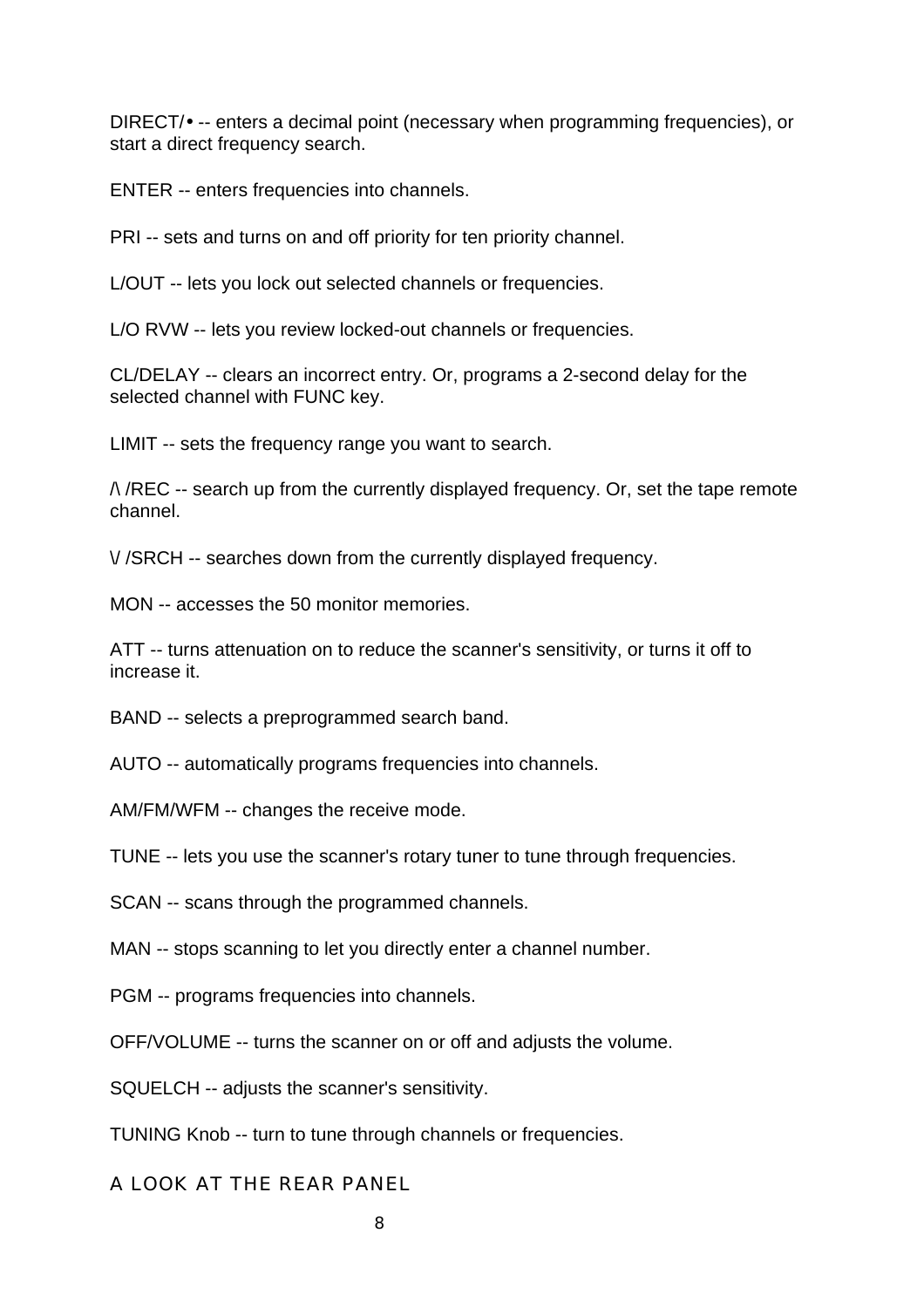

ANT -- connect optional antenna with BNC connector.

TAPE REMOTE -- connect your tape recorder's remote terminal.

TAPE OUT -- connect your tape recorder.

EXT SPKR -- connect an optional external speaker.

DC13.8V -- connect your vehicle's cigarret lighter socket with DC cigarette lighter power cable.

RESET – reset the scanner. See "Resetting/Initializing the Scanner on page 12.

A LOOK AT THE DISPLAY

The display has indicators that show the scanner's current operation. A quick look at the display will help you understand how to operate your scanner.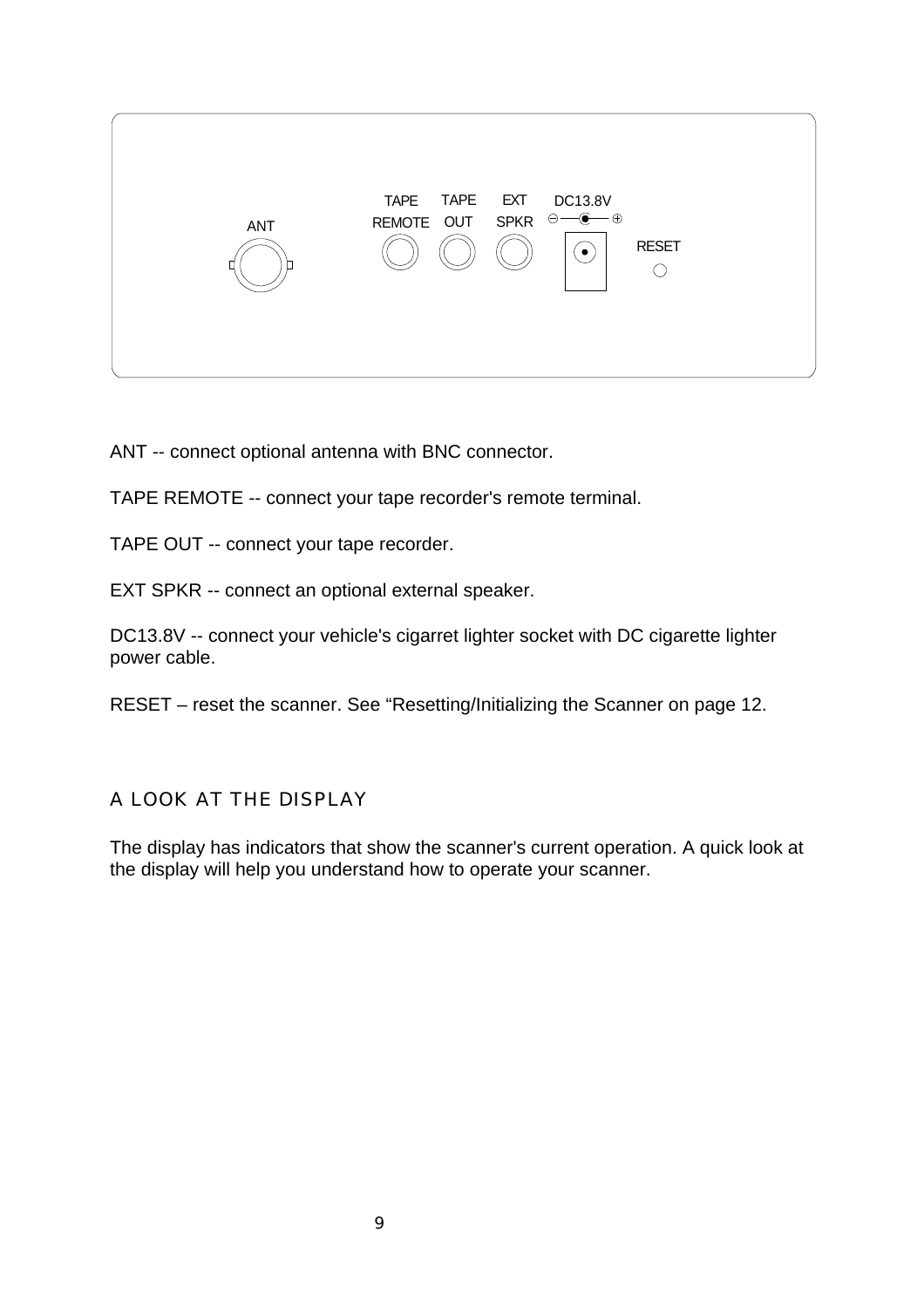

SEARCH BANK -- appears with numbers (1-10). Numbers with a bar under them show which search banks are turned on for a limit search.

BANK -- appears with numbers (1-10). Numbers with a bar under them show which channel-storage banks are turned on for scanning.

P -- appears with numbers (1-10). Numbers with a bar under them show which priority channels are turned on.

SCAN -- appears when you scan channels.

MANUAL -- appears when you manually select a channel.

 $\land$  or  $\lor$  -- indicate the search or scan direction.

L-OUT -- appears when you manually select a channel you locked-out while scanning.

PGM -- appears while you program frequencies into the scanner's channels, or while you program limit search range.

DELAY -- appears when you program a 2-second delay for a channel.

PRI -- appears when the priority feature is turned on.

AUTO -- appears when the scanner automatically stores frequencies into channels.

TUNE -- appears when you press TUNE to use the scanner's rotary tuner.

SEARCH -- appears during band, limit, and direct frequency search.

MON -- appears with a number (1-50) to show which monitor memory you are listening to.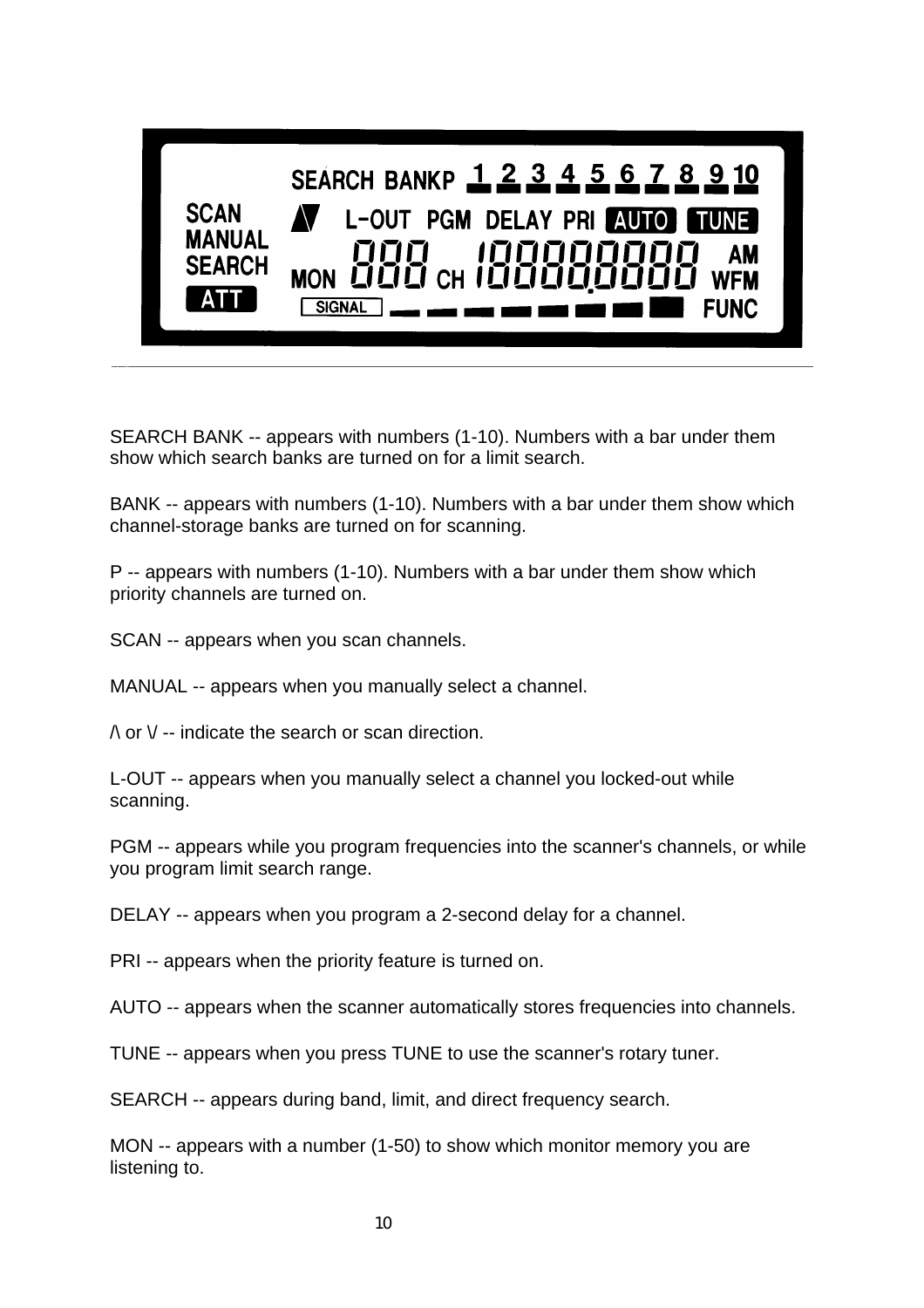CH -- the digits that precede this indicator (1-500) show which channel the scanner is tuned to.

AM/WFM -- appears when the scanner scans a frequency set to the AM, FM, or WFM mode, or flashes when you change a frequency to the AM, FM, or WFM mode.

ATT -- appears when you turn on the scanner's attenuate feature.

SIGNAL -- shows the receiving frequency's signal level with 8 dot.

FUNC -- appears when you press FUNC key and use secondary function key.

Display Message

Error -- appears when you make an entry error.

-dUPL- -- (duplicate) appears when you try to store a frequency that is already stored in another channel.

CH-FULL -- appears when the all channel memories are entered while searching.

L-FULL -- appears when you press L/OUT key while the scanner lockout 200 frequencies in search mode.

A-FULL -- appears when you select a full bank while auto programming. Or appears when you finish sorting a full bank.

AC-XX CH -- appears with a number to show the number of empty channels in a bank.

Sor. -- appears when the scanner sorts frequencies. See "Sorting Frequencies Within A Bank" on Page 23.

Pri-On -- appears when you press PRI key.

PCH ALL-OFF -- appears when you press PRI key while scanner's all priority channels are empty or locked-out.

rEcord -- appears when the scanner receives signal and record the transmission with tape recorder by tape recorder remort control function (see "Tape Recorder Remote Control" on Page 28).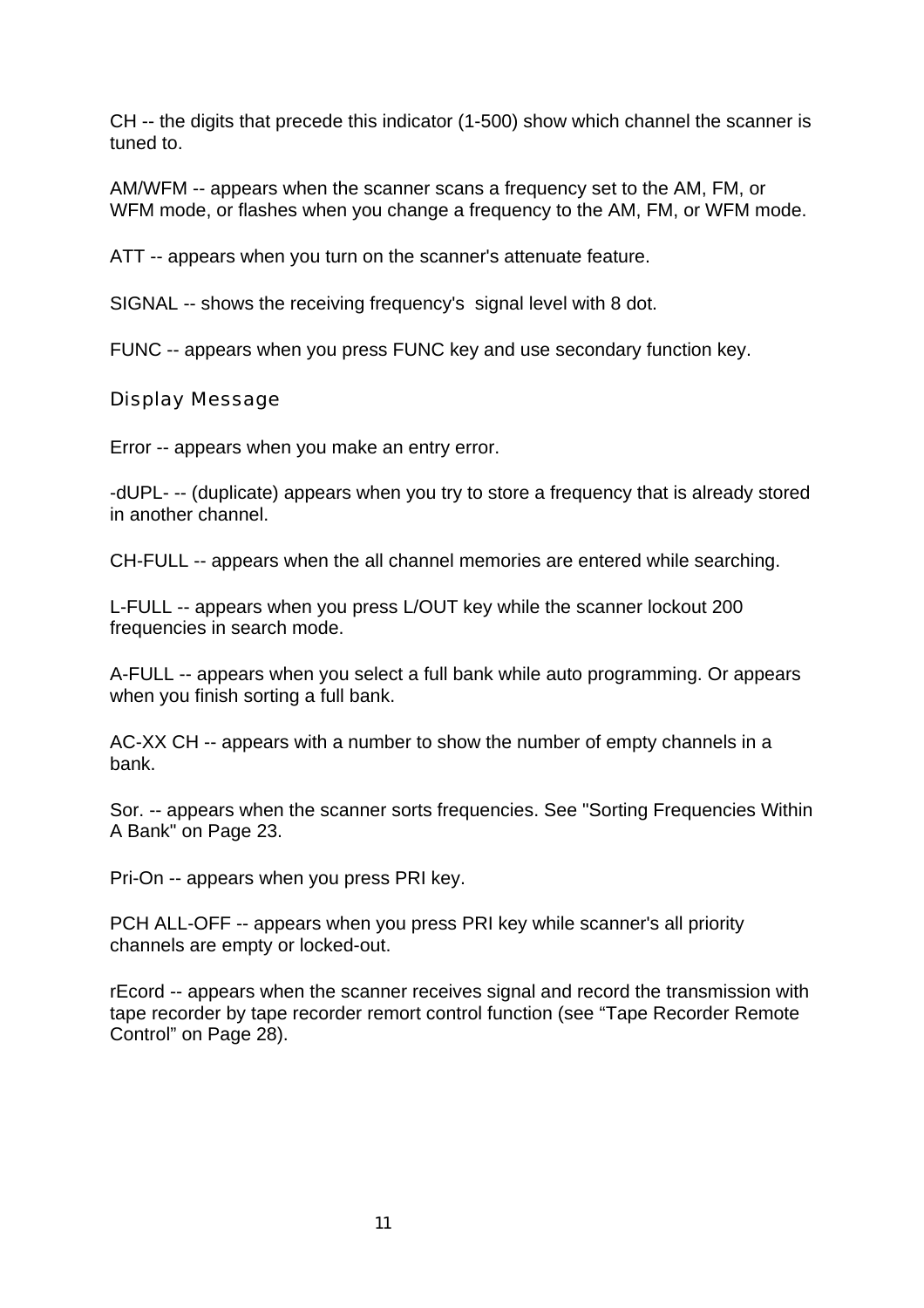# **OPERATION**

# TURNING ON THE SCANNER/SETTING VOLUME AND SQUELCH

**Note:** Make sure the scanner's antenna is connected before you turn it on.

1. Turn SQUELCH fully counterclockwise.

2. Turn VOLUME OFF/MAX clockwise until it clicks and you hear a hissing sound.

3. Turn SQUELCH clockwise, then leave it set to a point just after the hissing sound stops.

The scanner automatically starts scanning channels. Press MANUAL to stop scanning.

#### **Notes:**

- **•** If you have not stored frequencies into any channels (see "Searching For and Storing Active Frequencies" on Page 13), the scanner does not scan.
- **If the scanner picks up unwanted, partial, or very weak transmissions, turn** SQUELCH clockwise to decrease the scanner's sensitivity to these signals. If you want to listen to a weak or distant station, turn SQUELCH counterclockwise.
- **If SQUELCH is adjusted so you always hear a hissing sound, the scanner does** not scan properly.

# USING THE ROTARY TUNER

The scanner's rotary tuner lets you quickly select channels and frequencies manually. As you turn TUNE one click, the channel or frequency changes one step at a time.

# **Notes:**

- If you quickly turn TUNE, the rate at which the scanner tunes through the channels or frequencies becomes faster.
- **If you turn TUNE too slowly, the scanner might accidentally change the search or** scan direction.

# Tuning Channel Numbers

To tune channel numbers, press MAN, then turn TUNE clockwise (to tune to higher channel numbers) or counterclockwise (to tune to lower channel numbers).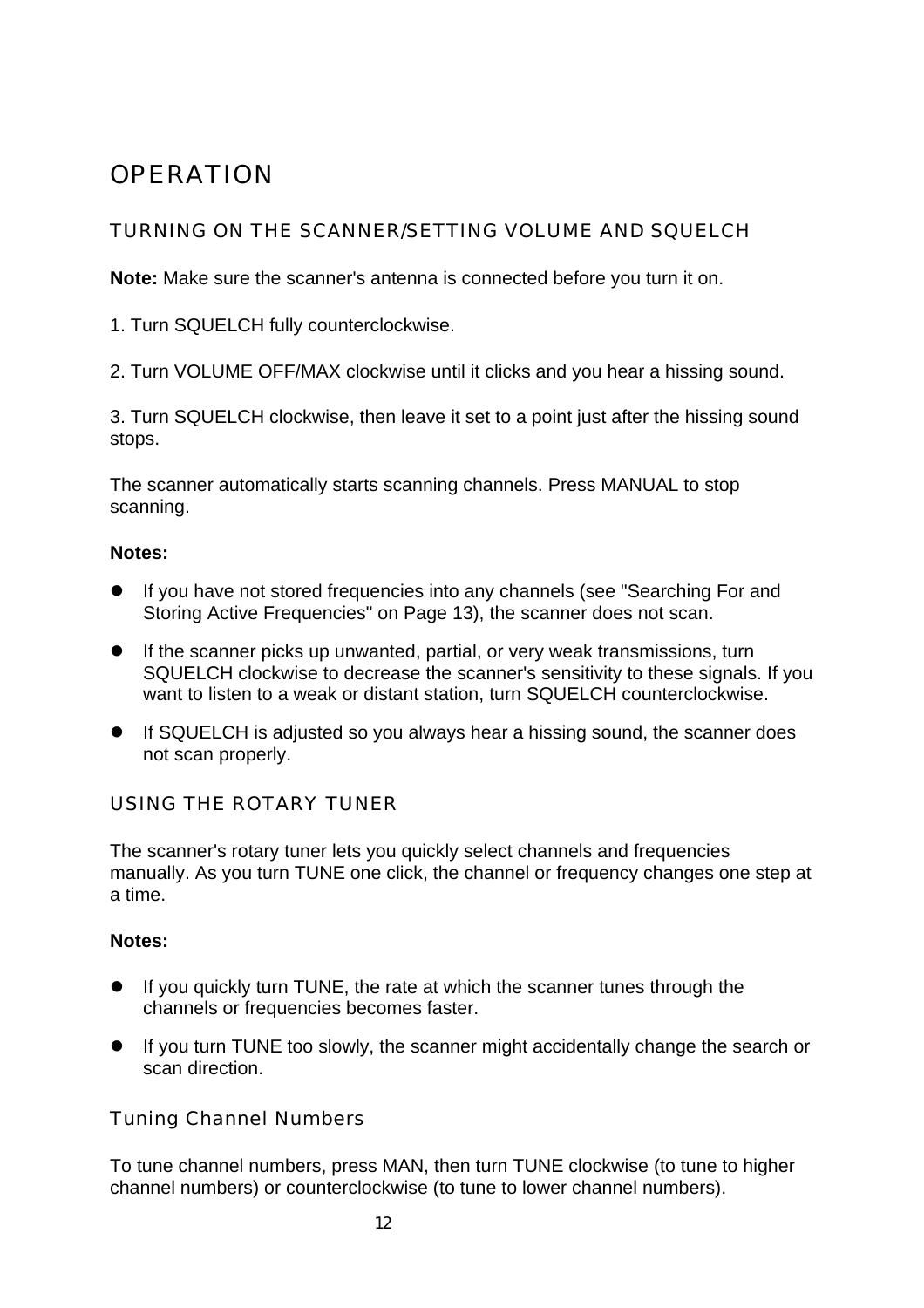**Note:** If you have not stored any frequencies into channels yet, the scanner displays the empty channels.

Tuning Frequencies

**Note:** You can use the rotary tuner to tune frequencies during a search (see "Searching For and Storing Active Frequencies" on page 13).

Follow these steps to use the rotary tuner to tune frequencies.

1. When the scanner stops on a frequency while searching, press TUNE. The frequency number and TUNE appear.

2. To tune frequencies, turn TUNE clockwise (to tune to higher frequencies) or counterclockwise (to tune to lower frequencies).

3. To store that frequency in the channel, simply press ENTER. The scanner stores the frequency, and channel number appears.

**Note:** When you store frequency while all channels are entered, CH FULL appears. In order to store more frequencies, you must clear some channels. See "Deleting Frequencies" on Page 19.

4. To store that frequency in the monitor memory, simply press MON. The scanner stores the frequency to monitor memory, and monitor memory number appears.

# RESETTING/INITIALIZING THE SCANNER

If the scanner's display locks up or does not work properly after you connect a power source, you might need to reset or initialize the scanner.

**CAUTION:** If you have problems, first try to reset the scanner (see "Resetting the Scanner"). If that does not work, you can initialize the scanner (see "Initializing the Scanner"); however, this clears all information stored in your scanner's memory.

Resetting the Scanner

1. Turn off the scanner, then turn it on again.

2. Insert a pointed object, such as a straightened paper clip, into the reset opening at the back of the scanner and gently press then release the reset button inside the opening.

**Note:** If the scanner still does not work properly, you might need to initialize the scanner (see "Initializing the Scanner").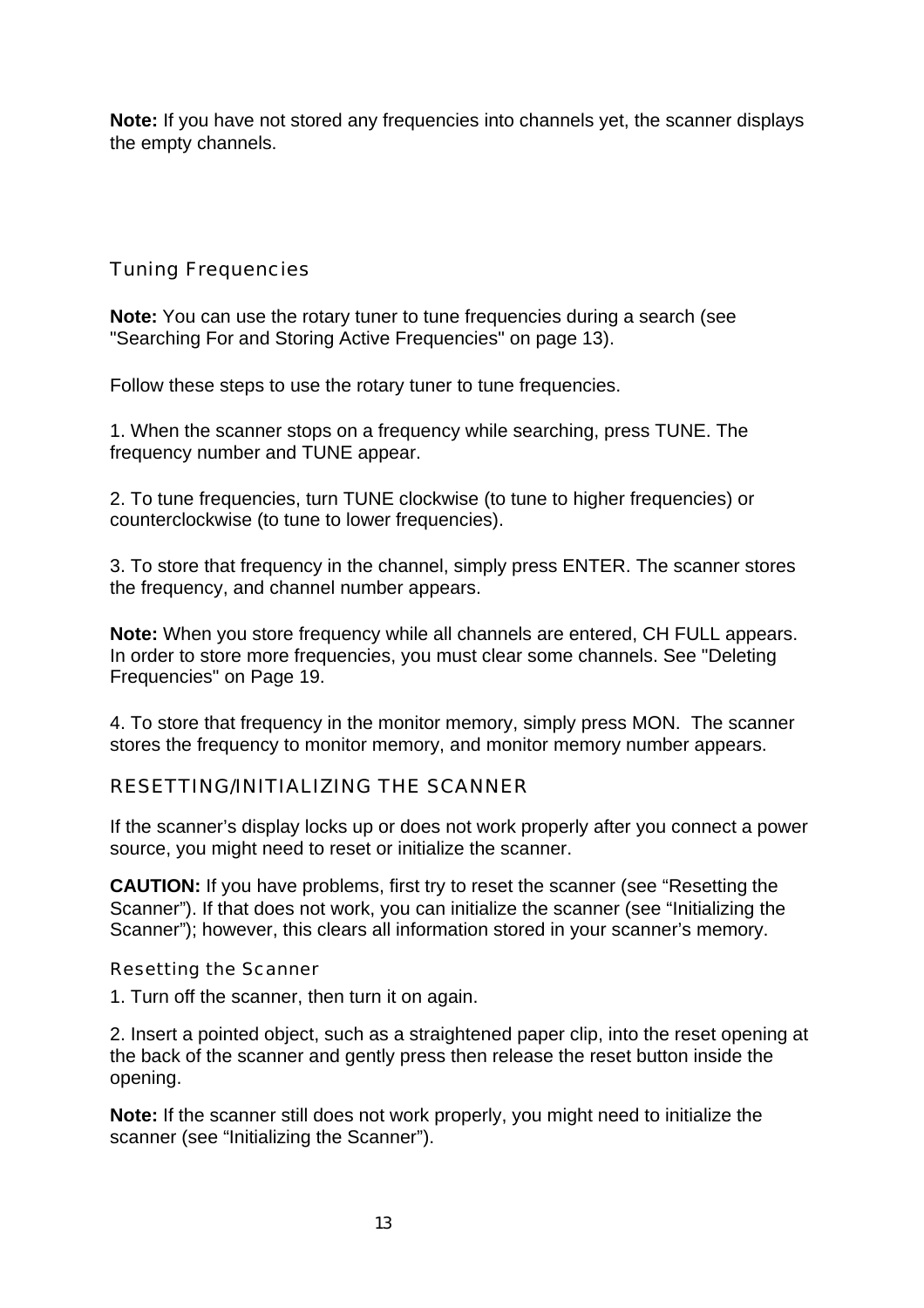### Initializing the Scanner

**Caution:** This procedure clears all information you stored in the scanner's memory. Initialize the scanner only when you are sure the scanner is not working properly.

1. Turn off the scanner, then turn it on again.

2. Press and hold CL/DELAY.

3. While holding down CL/DELAY, insert a pointed object, such as a straightened paper clip, into the reset opening at the back of the scanner and gently press then release the reset button inside the opening.

4. When the display reappears, release CL/DELAY.

**Note:** You must release RESET before releasing CL/DELAY, otherwise the memory might not clear.

# SEARCHING FOR AND STORING ACTIVE FREQUENCIES

You can store frequencies into channels using any of the following methods:

- **•** Manual storage
- Auto storage
- **•** Each search operation
- **Tuning Operation**
- Moving a frequency from a monitor memory

Manually Storing Frequencies

If you know a frequency you want to store, you can store it manually.

1. Press PGM. PGM appears.

2. To select the channel where you want to store the frequency, use the number keys to enter the channel number, then press PGM.

3. Using the number keys, enter the frequency you want to store into that channel.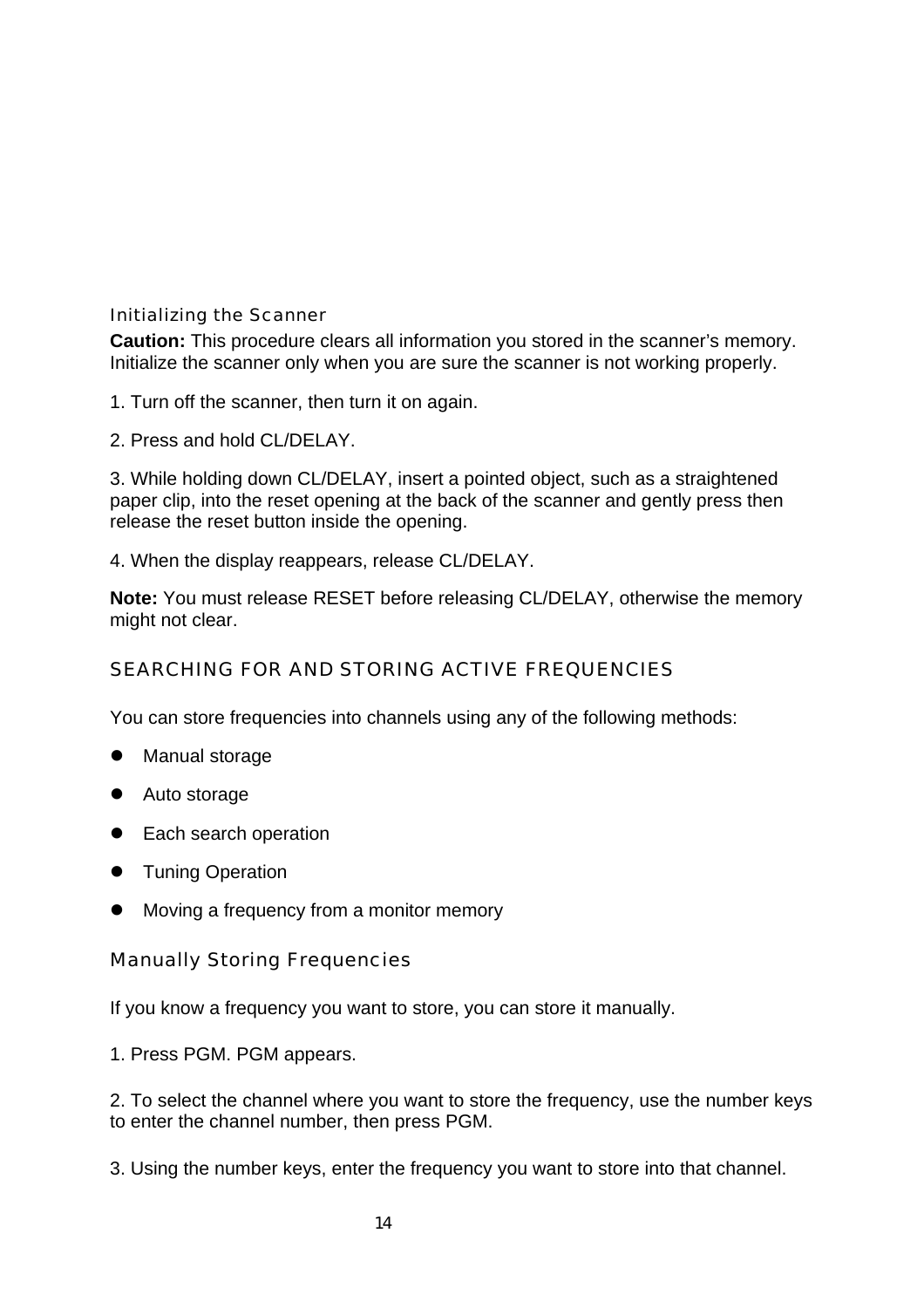4. Press ENTER to store the frequency.

# **Notes:**

- If you entered an invalid frequency in Step 3, the scanner beeps and displays the channel number and Error. Simply repeat Steps 3 and 4.
- Your scanner automatically rounds the entered frequency down to the closest valid frequency. For example, if you try to enter a frequency of 151.473, your scanner accepts it as 151.470.
- $\bullet$  If you entered a frequency that is already stored in another channel, the scanner beeps three times and displays the lowest channel number where the frequency is already stored, and –dUPL– briefly flashes about three seconds. If you want to store the frequency anyway, press ENTER again.

If you found mistake the frequency number after you press ENTER, you correct frequency number as follows:

a. Press ENTER. One digit flushes.

- b. Move flushing digit by  $\wedge$  or  $\vee$  key until the digit you want to correct.
- c. Press correct number with number key. Repeat steps 2 and 3 more correction.
- d. Press ENTER.
- 5. Repeat Steps 2-4 to store more frequencies into channels.

Automatically Storing Frequencies

Your scanner can automatically store active frequencies from a particular frequency range into empty channels in the banks specify.

#### **Notes:**

- The scanner automatically prevents storage of duplicate frequencies during auto store. However, you can manually store a duplicate frequency.
- The scanner does not store locked-out frequencies during auto store (see "Locking Out Channels and Frequencies" on Page 25).
- 1. Press AUTO. AUTO and all scan banks appears.
- 2. Select scan bank where you do not want to store frequencies.

The scanner displays the number of empty channels with AC-, Ch, at the flushed bar under bank number.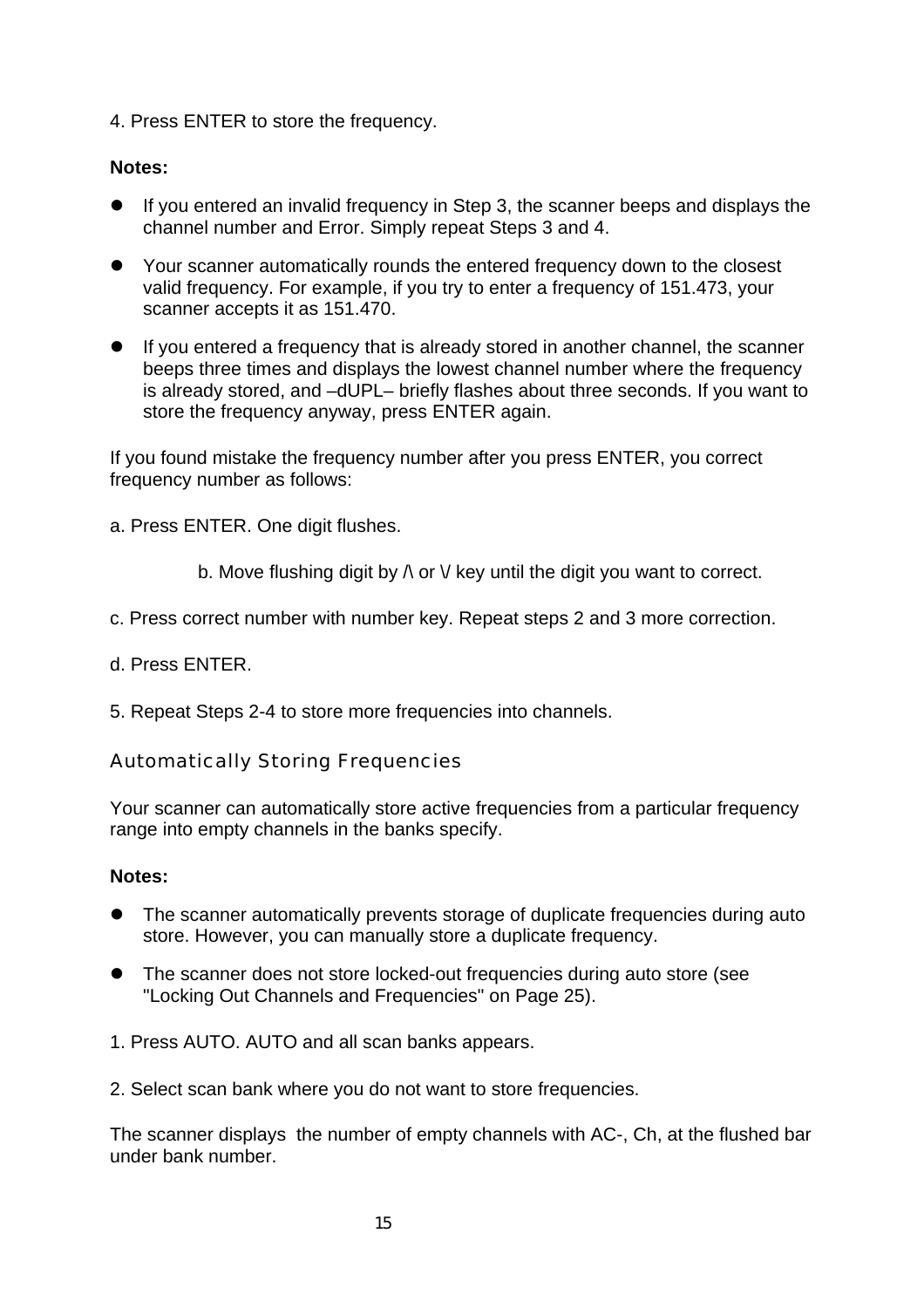#### **Notes:**

- To select bank 10, press 0.
- If you select a bank that does not contain any empty channels, a bar flashes under the bank number, and A-FULL and AUTO appear. To enter new frequencies into this bank, you must delete one or more frequencies stored in it, then repeat Step 2. See "Deleting Frequencies" on Page 22.
- If you want to select the bank, press the bank's number again. The bar under the bank appears.
- $\bullet$  If you select more than one bank and want to review the number of empty channels in each bank, press AUTO or turn TUNE knob to selected the bank you want to review.
- 3. Press LIMIT. L appears.

4. Use the number keys to enter the lower limit of the frequency range you want to search, then press ENTER.

**Note:** If you enter an invalid frequency in Step 4 or 6, the scanner displays Error. Simply repeat the step.

5. Press LIMIT. H appears.

6. Use the number keys to enter the upper limit of the frequency range you want to search, then press ENTER.

7. Press  $\wedge$  to search from the lower to the upper limit, or  $\vee$  to search from the upper to the lower limit. AUTO and the bar under the currently selected bank number flash on the display.

When the scanner finds an active frequency, it stores the frequency in the displayed channel, then continues searching for more active frequencies, storing them in any subsequent empty channels. When the scanner fills all channels within the selected banks, the scanner beeps rapidly and displays the number of the last channel where a frequency was stored.

**Note:** During auto store, you can manually change the receive mode. See "Changing the AM/FM/WFM Receive Mode" on Page 27. If you select WFM, the scanner searches frequencies at 50 kHz steps.

8. To pause auto store, press AUTO. The scanner displays the last channel number where a frequency was stored. To continue auto store, press  $\wedge$  or  $\vee$ .

9. To stop auto store, press MAN. MANUAL appears.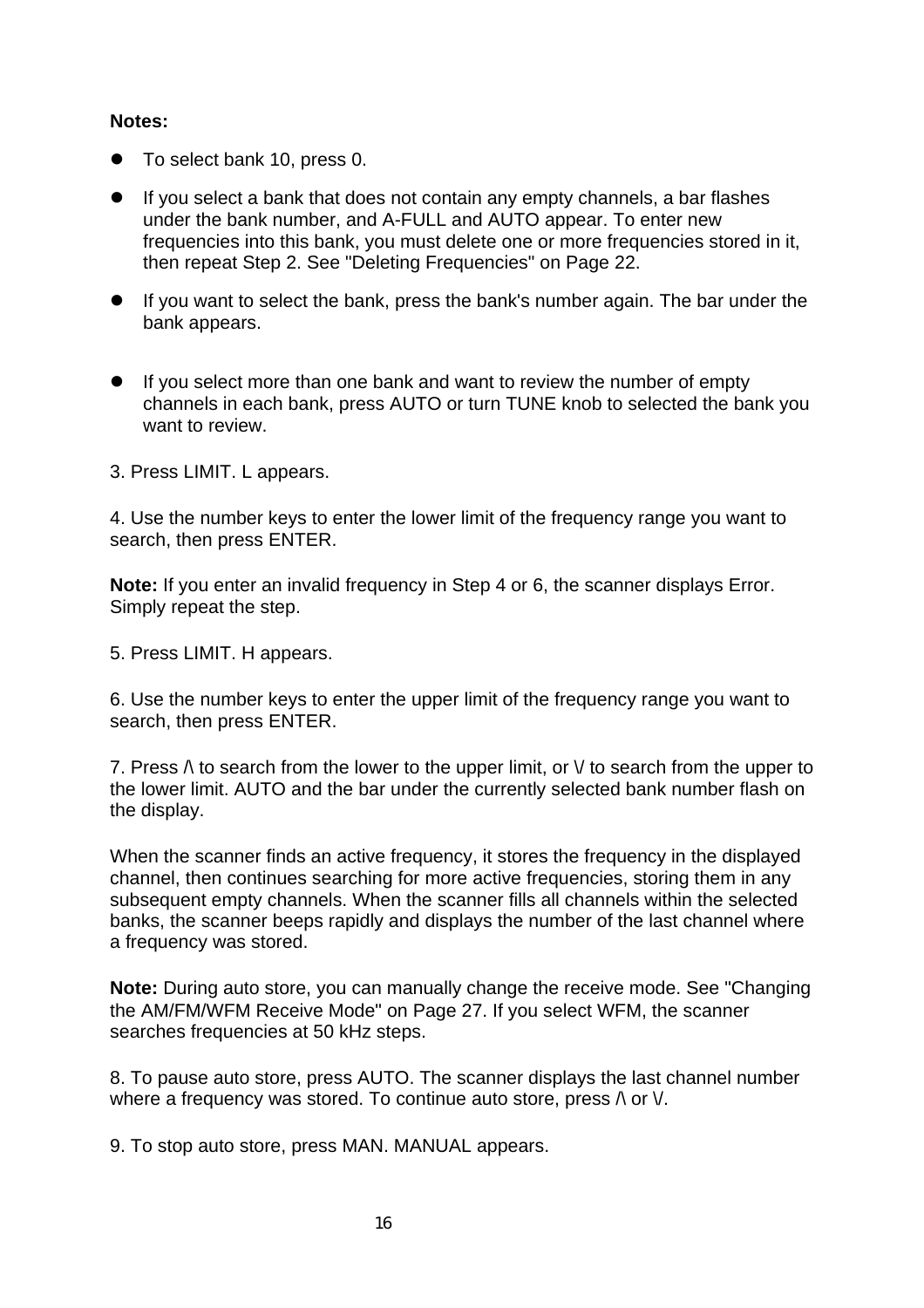### **Notes:**

- If no frequencies are stored when you pause auto store by pressing AUTO, --appears on the display.
- During auto store, the scanner beeps when the search reaches the upper limit frequency and continues searching at the lower limit frequency, or vice versa.

### Band Search

If you do not know of a frequency to store, you can search your scanner's preprogrammed search bands for active frequencies, then store any that you find into your scanner's channels or monitor memories.

#### **Notes:**

- You can use the scanner's delay feature while using band search. See "Delay" on Page 25.
- During band search, you can manually change the band mode. See "Changing" the AM/FM/WFM Receive Mode." If you select WFM, the scanner searches frequencies at 50 kHz steps.

Follow these steps to search for and store active frequencies using band search.

1. Press BAND. The last selected band number (b followed by a number, such as b02), SEARCH, and the associated frequency search range appear on the display.

2. To select a different band, enter the desired band number (01-23, see Page 3 for Search Bands) or repeatedly press BAND or turn TUNE knob until the desired band number appears on the display. Press and hold  $\wedge$  for about a second to search from the lower to the upper band edge, or press and hold  $\vee$  for about a second to search from the upper to the lower band edge.  $\wedge$  or  $\vee$  appears on the display.

# **Notes:**

- $\bullet$  To reverse the rapid search direction at any time, press and hold  $\wedge$  or  $\vee$  for about 1 second.
- $\bullet$  To search the band upward or downward in small increments (in steps of 5, 12.5, 25, or 50 kHz, depending on the band), press and release  $\wedge$  or  $\vee$ .
- To quickly move upward or downward through the range of frequencies, press and hold down  $\wedge$  or V. The scanner tunes through the frequencies until you release  $\wedge$  or  $\vee$ .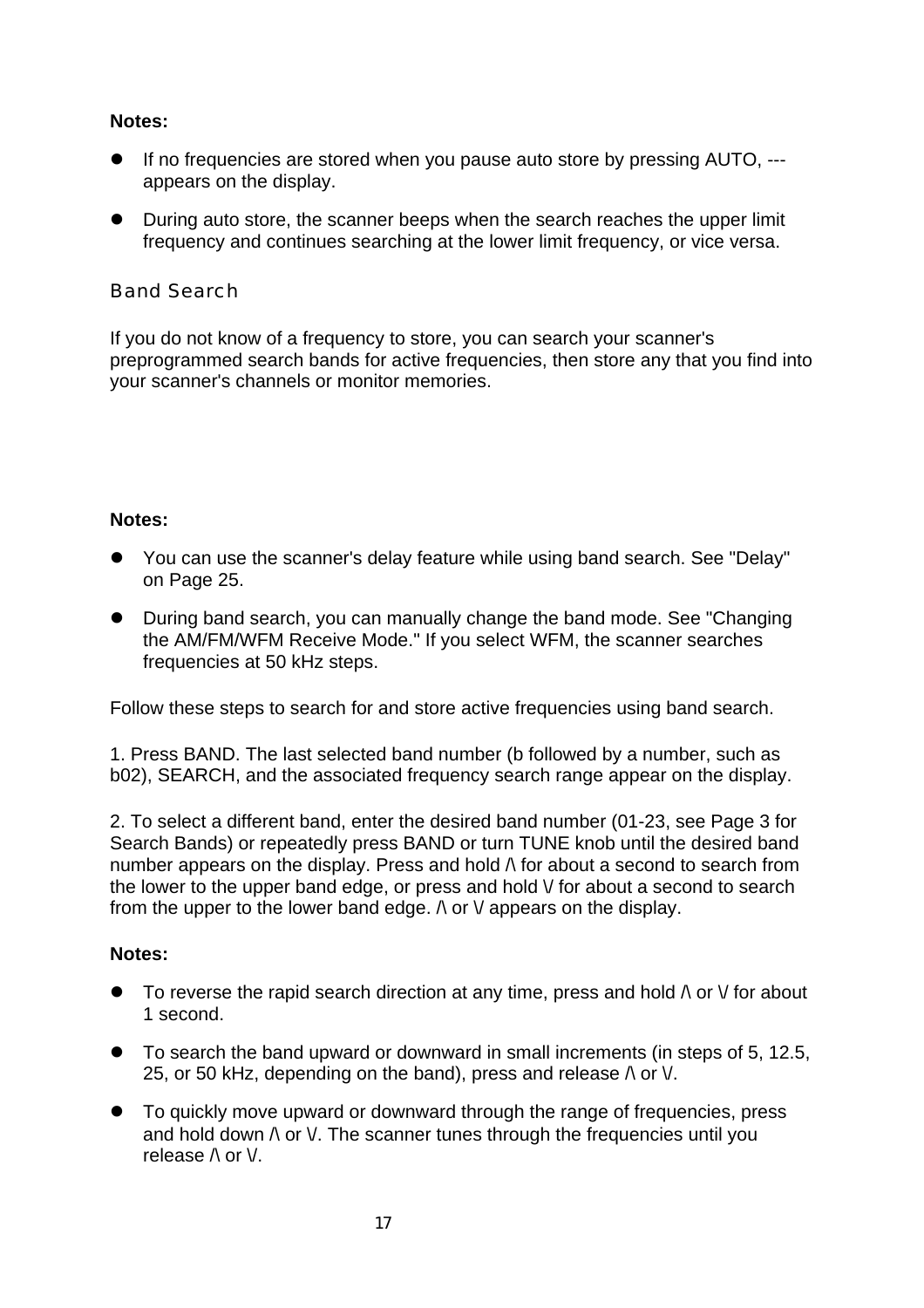3. When the scanner find an active frequency, it stops searching and displays that frequency's number.

To store that frequency in the channel, simply press ENTER. The scanner stores the frequency, then continue the searching.

**Note:** When you store frequency while all channels are entered, CH FULL appears. In order to store more frequencies, you must clear some channels. See "Deleting Frequencies" on Page 22.

4. To store that frequency in the monitor memory, simply press MON. To search for another active frequency in the selected band, press and hold  $\wedge$  or  $\vee$  for about a second, then repeat Steps 3 or 4.

To select a different band then search for another active frequency, repeat Steps 2-4.

Limit Search

You can search for transmissions within a range of frequencies you select, called the limit search range. You can set and store up to ten limit search ranges into search banks (1-10).

#### **Notes:**

- You can use the scanner's delay feature while using limit search. See "Delay" on Page 22.
- l During the limit search, you can manually change the receive mode. See "Changing the AM/FM/WFM Receive Mode." If you select WFM, the scanner searches frequencies at 50 kHz steps.

Follow these steps to set and store limit search ranges and search them for active frequencies.

1. Press PGM. PGM appears.

2. Using the number keys, select the number for the search bank where you want to store a limit search range.

3. Press LIMIT. SEARCH BANK, selected search bank number and L appear, and a bar flashes under the selected search bank's number.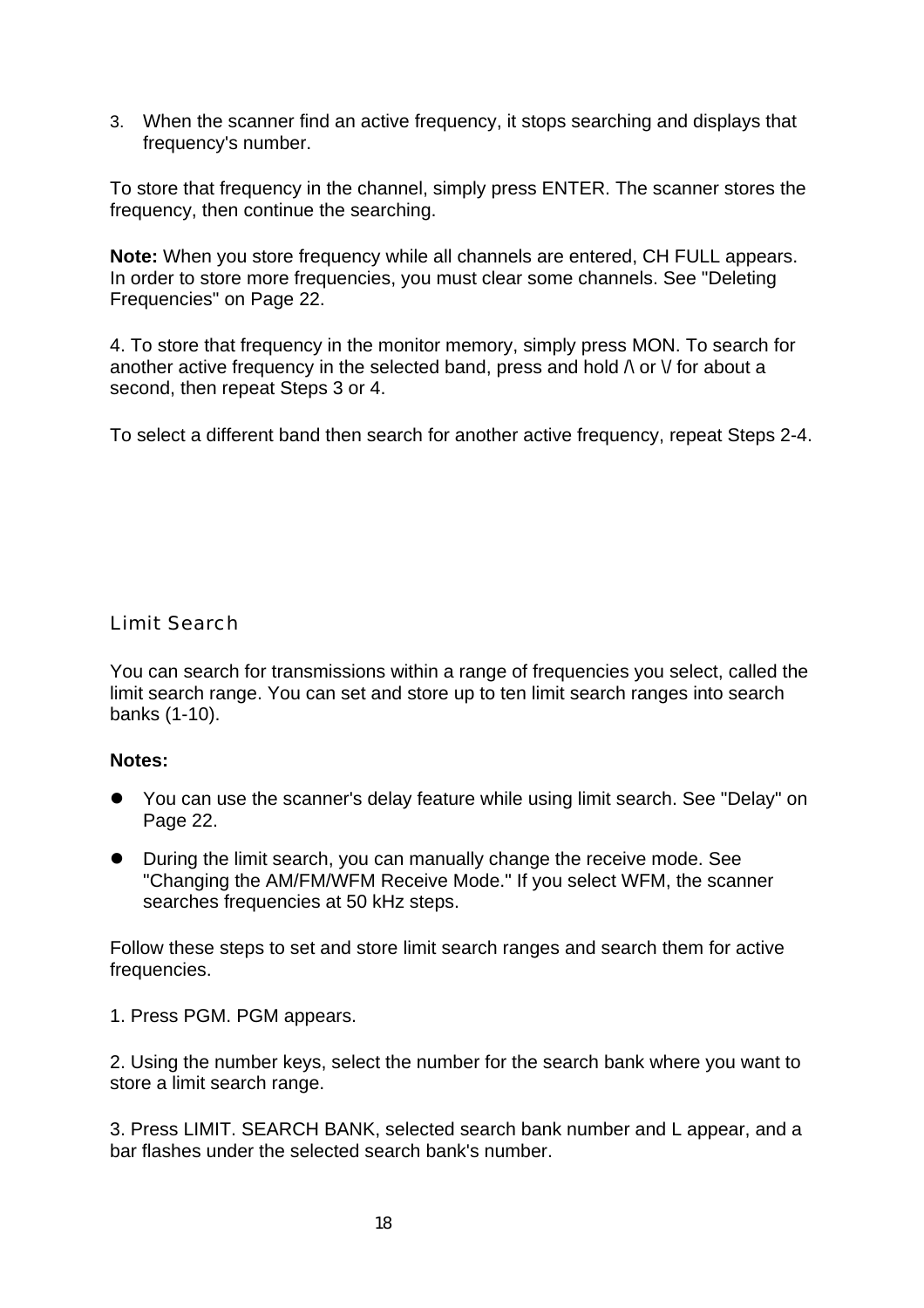4. Use the number keys to enter the lower limit of the frequency range you want to search, then press ENTER.

**Note:** If you enter an invalid frequency in Step 4 or 6, the scanner displays Error. Simply repeat the step.

5. Press LIMIT. SEARCH BANK and H appears.

6. Use the number keys to enter the upper limit of the frequency range you want to search, then press ENTER.

Repeat Steps 2-6 to store more limit search bank.

7. Press and hold  $\wedge$  or  $\vee$  for about a second, to start search. As the scanner searches, it displays SEARCH, and the bar under the searching bank number flashes.

#### **Notes:**

- **To reverse the rapid search direction at any time, press and hold**  $\wedge$  **or**  $\vee$  **for about** a second.
- To search the selected band upward or downward in small increments (in steps of 5, 12.5, 25, or 50 kHz, depending on the band), press and release  $\wedge$  or  $\vee$ .
- To quickly move upward or downward through the range of frequencies, press and hold down  $\wedge$  or  $\vee$ . The scanner tunes through the frequencies until you release  $\wedge$  or  $\vee$ .

8. Using the number keys, enter the search bank number for each limit search bank you want to select or remove. If you select more than 2 limit search bank, TUNE knob switches active limit search bank.

9. When the scanner find an active frequency, it stops scanning and displays that frequency's number. To store that frequency in the channel, simply press ENTER. The scanner stores the frequency, then continue the searching.

**Note:** When you store frequency while all channel are entered, CH FULL appears. In order to store more frequencies, you must clear some channels. See "Deleting Frequencies" on Page 22.

10. To store that frequency in the monitor memory, simply press MON. To search for another active frequency, press and hold  $\wedge$  or  $\vee$  for about a second, then repeat Step 8.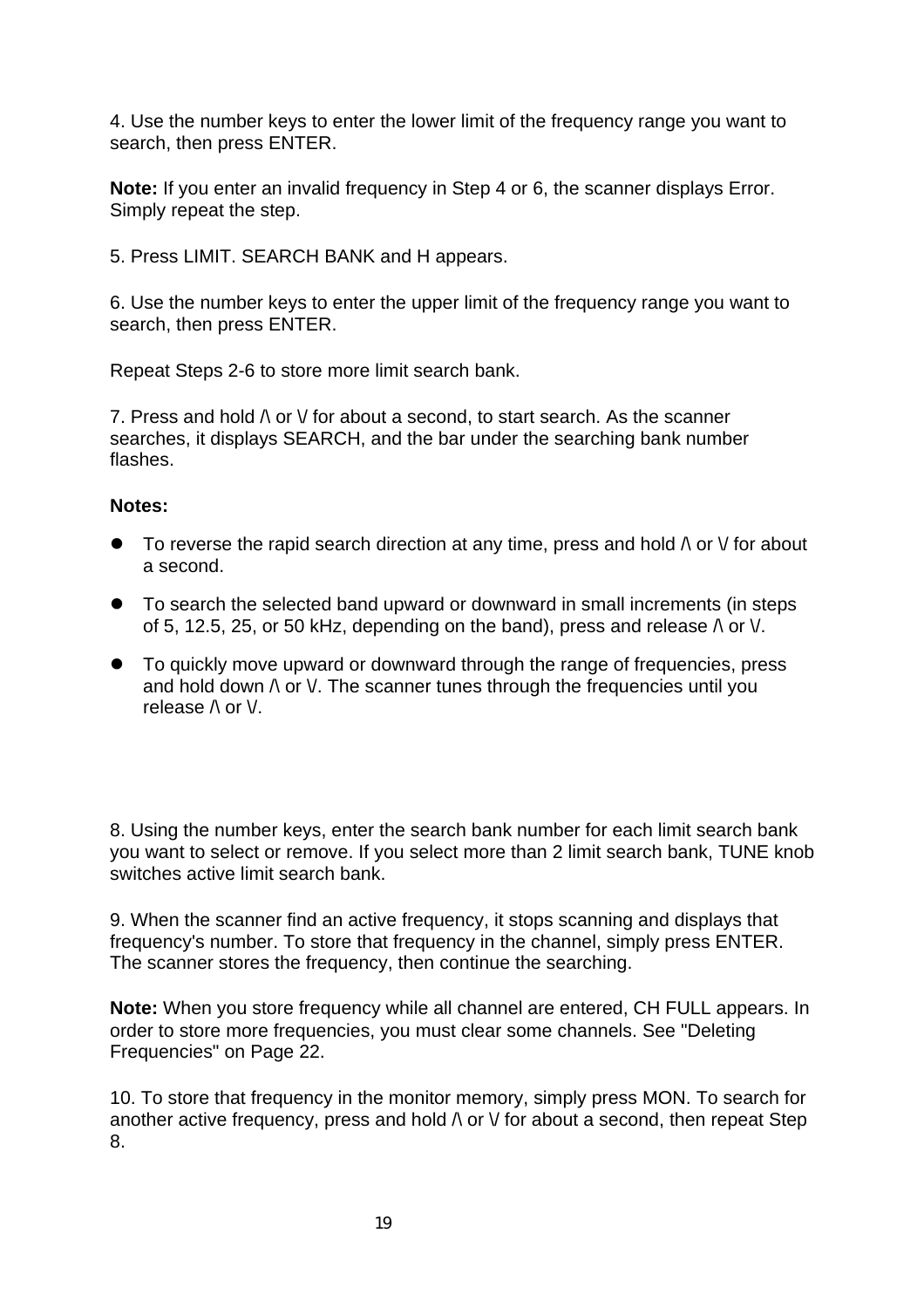## Direct Search

You can search up or down from the currently displayed frequency and store frequencies you like into channels or monitor memories.

#### **Notes:**

- You can use the scanner's delay feature while using direct search. See "Delay" on Page 25.
- During direct search, you can manually change the receive mode. See "Changing the AM/FM/WFM Receive Mode." If you select WFM, the scanner searches frequencies at 50 kHz steps.
- 1. Press MAN or PGM.
- 2. Use the number keys to enter the frequency you want to start the search from.

**Note:** Do not omit digits (except the last zeros) after the decimal point. The frequency must be fully entered for the scanner to start the direct search.

Or, use the number keys to enter the channel number containing the starting frequency and press MAN or PGM again.

3. Press DIRECT/•. -d-, and the starting frequency appear on the display.

4. Press and hold  $\wedge$  or  $\vee$  for about a second to search up or down from the selected frequency.

#### **Notes:**

- To reverse the rapid search direction at any time, press and hold  $\wedge$  or  $\vee$  for about a second.
- To search the selected band upward or downward in small increments (in steps of 5, 12.5, 25, or 50 kHz, depending on the band), press and release  $\wedge$  or  $\vee$ .
- To quickly move upward or downward through the range of frequencies, press and hold down  $\wedge$  or  $\vee$ . The scanner tunes through the frequencies until you release  $\wedge$  or  $\vee$ .

5. When the scanner find an active frequency, it stops scanning and displays that frequency's number. To store that frequency in the channel, simply press ENTER. The scanner stores the frequency, then continue the searching.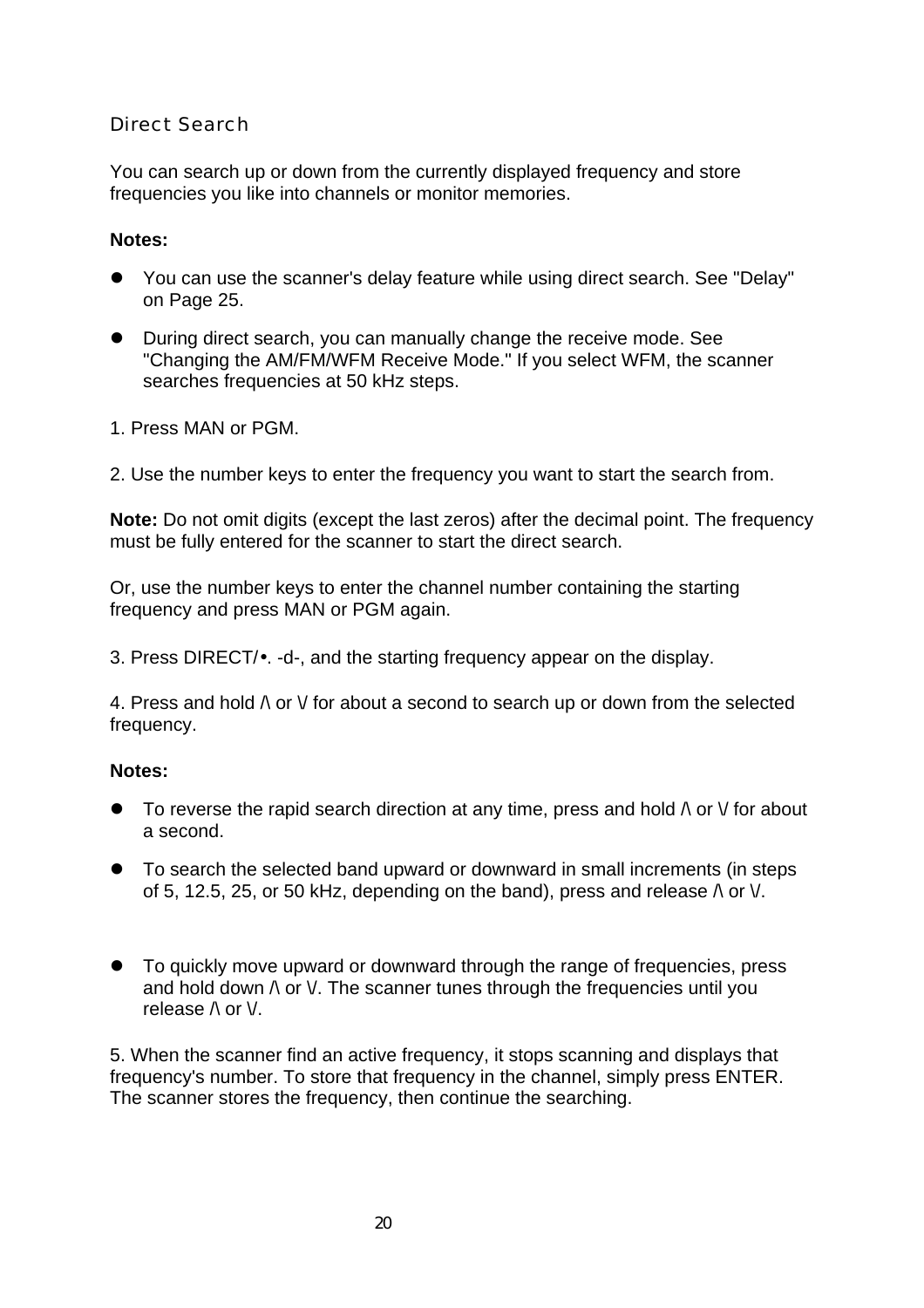**Note:** When you store frequency while all channels entered, CH FULL appears. In order to store more frequencies, you must clear some channels. See "Deleting Frequencies" on Page 22.

6. To store that frequency in the monitor memory, simply press MON. To search for another active frequency in the selected band, press and hold  $\wedge$  or  $\vee$  for about a second, then repeat Step 4.

Tips for direct search

You can search frequencies within the range of 1 to 10 MHz as follows:

1. Press MAN or PGM.

2. Use the number keys to enter the frequency you want to start the search from. Or, use the number keys to enter the channel number containing the starting frequency and press MAN or PGM again.

3. Press DIRECT/•. -d-, and the starting frequency appear on the display.

4. Select search range with numeral key (1-0). (One digit only.)

**Note:** To select 10 MHz, press 0.

5. Press and hold  $\wedge$  for about a second to search upward and loop the selected search range.

Press and hold  $\vee$  for about a second to search downward and loop the selected search range.

#### **Notes:**

- If you set search range to over band edge frequency, the scanner searches to band edge frequency and return the start frequency. This search band range as "Introduction" on Page 2.
- When the start frequency is set to the band edge frequency, if you try to search to the direction outside the band range, the scanner beeps and will not start searching.

#### SCANNING THE CHANNELS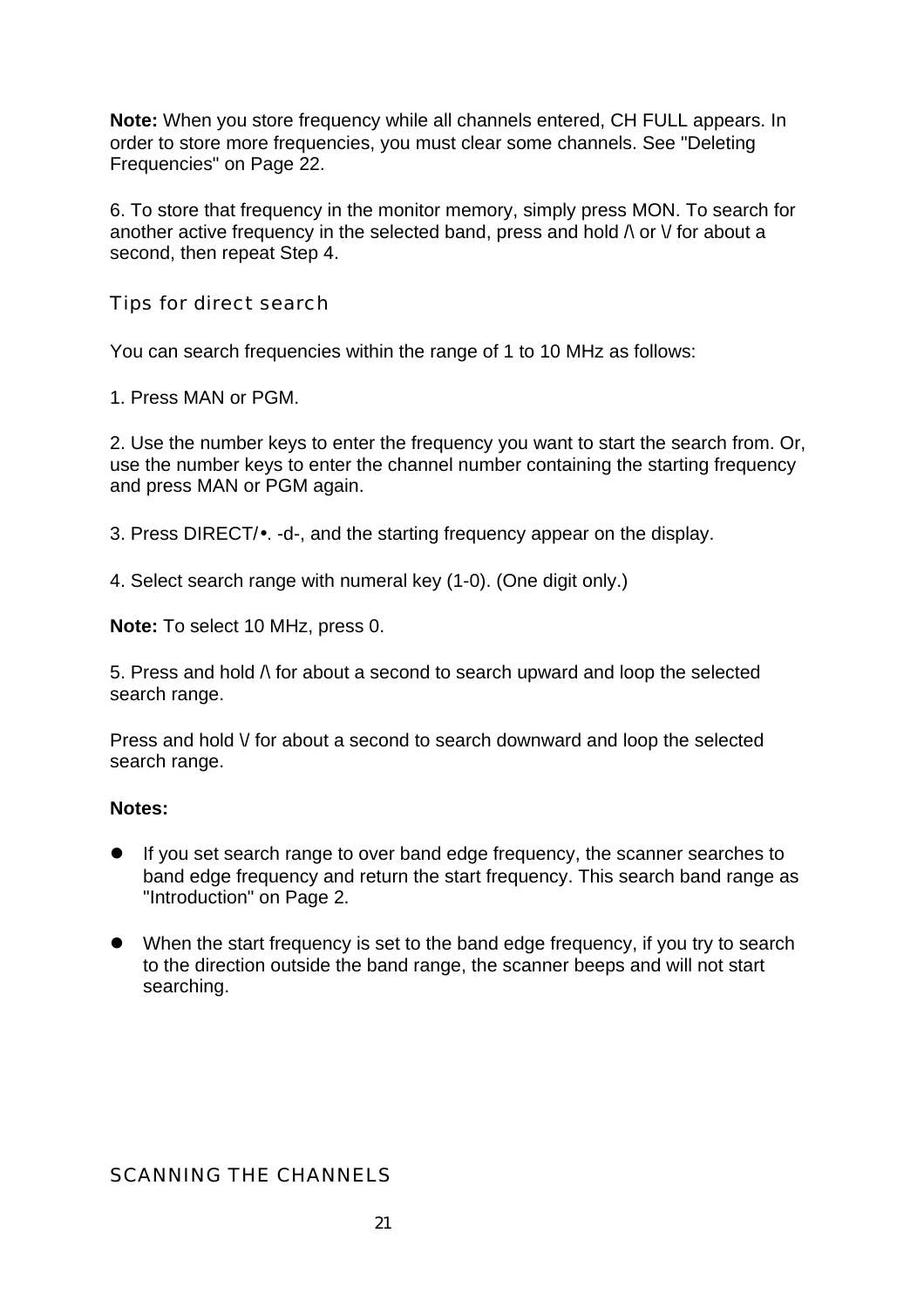To begin scanning channels or to start scanning again after monitoring a specific channel, press SCAN.

## **Notes:**

- l You must store frequencies into channels before the scanner can scan them (see "Searching For and Storing Active Frequencies" on Page 13).
- The scanner does not scan empty channels.

The scanner scans through all channels (except those you have locked out) in the active banks (see "Locking Out Channels and Frequencies" on Page 25 and "Turning Channel-Storage Banks Off and On" on Page 21).

To change the scanning direction, press  $\wedge$  or  $\vee$ .

SEEK SCAN/SEARCH

You can scan or search frequencies monitoring transmit about 5 second. After 5 second, the scanner start automatically scan/search to the next transmit.

Seek Scan

Follow these steps to seek scan on or off.

- 1. Press FUNC. FUNC flushes on the display about 5 seconds.
- 2. Press SCAN while FUNC flushes.

Seek Search

Follow these steps to seek search on or off.

1. Press FUNC. FUNC flushes on the display about 5 seconds.

2. Press BAND or LIMIT or DIRECT/• to enter each search mode while FUNC flushes.

3. Press  $\wedge$  or  $\vee$  to start search.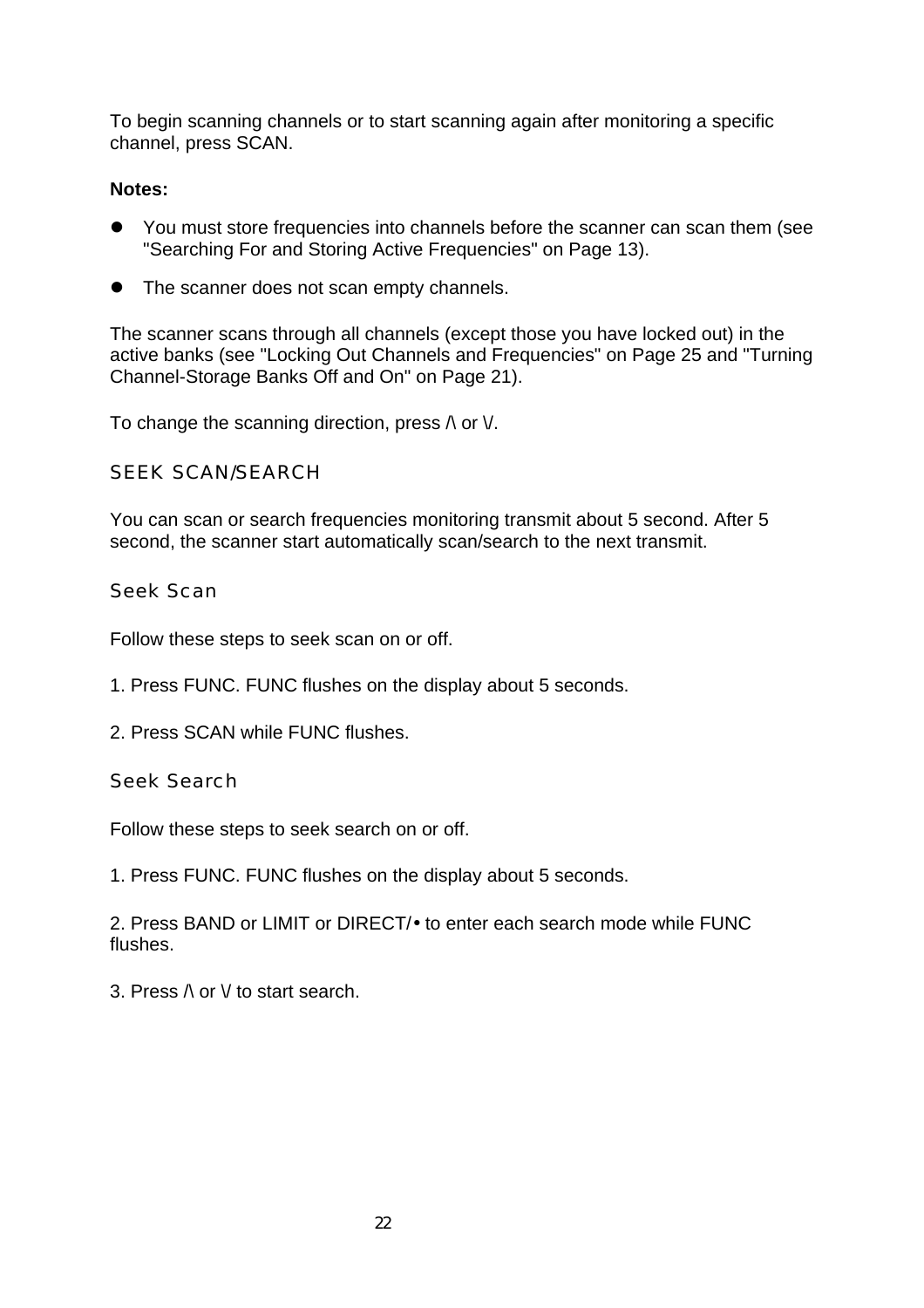# TURNING CHANNEL-STORAGE BANKS OFF AND ON

To turn off banks while scanning, press the bank's number key until the bar under the bank's number disappears. The scanner does not scan any of the channels within the banks you have turned off.

#### **Notes:**

- l You cannot turn off all banks. There must be at least one active bank.
- $\bullet$  You can manually select any channel in a bank, even if the bank is turned off.

To turn on banks while scanning, press the bank's number key until a bar appears under the bank's number.

### MOVING FREQUENCIES

Moving a Frequency from a Monitor Memory to a Channel

1. Press PGM.

2. Use the number keys to enter the channel number where you want to store the monitor frequency, then press PGM.

3. Press MON. MON flashes. Use the number keys to enter the monitor memory's number (1-50), then press MON.

MON flashes and the monitor memory's number and frequency appear.

4. Press ENTER. The scanner stores the frequency in the selected channel.

5. To move another monitor memory frequency to the next channel, press PGM and repeat Steps 3 and 4.

Moving Frequencies from Monitor Memories to a Bank

Your scanner can move all the frequencies you have stored in monitor memories into a bank you specify.

#### **Notes:**

- If there are more frequencies in the monitor memories than there are empty channels in the bank you select, the scanner moves only as many frequencies from the monitor memories as it has room for in the bank, leaving the remaining frequencies in the monitor memories.
- The scanner programs monitor memory frequencies into channels even if the same frequencies are already programmed into other channels.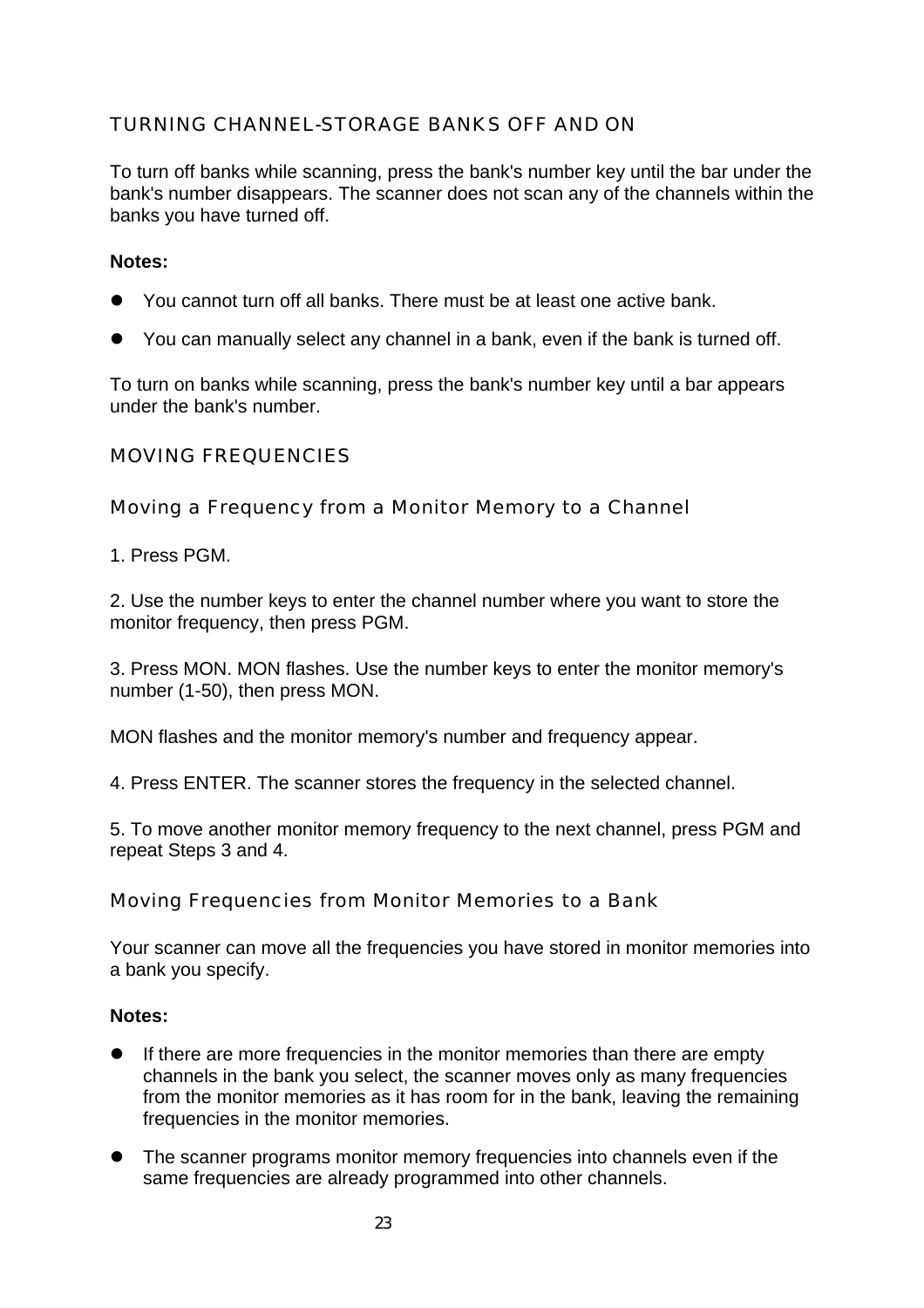1. Press AUTO. AUTO appears.

2. Pressing AUTO key or turn TUNE knob, to select the channel bank where you want to store monitor memory frequencies. If you select a bank that contains at least one empty channel, a bar flashes under the bank number, and AC-, the number of empty channels in the bank, CH, and AUTO appears.

#### **Notes:**

- $\bullet$  To select bank 10, press 0.
- $\bullet$  If you do not want to select the bank, press the bank's number key.

If you select a bank that does not contain any empty channels, a bar flashes under the bank number, and A-FULL and AUTO appear. To store new frequencies into this bank, you must delete one or more frequencies stored in it, then repeat Step 2. See "Deleting Frequencies."

3. Press and hold down ENTER, then press MON. A bar flashes under the bank number, and AC-, the number of empty channels in the bank, CH, and AUTO appear. The scanner moves frequencies stored in monitor memories into the bank you specified in Step 2.

Moving Frequencies from Banks to Monitor Memories

You can move all stored frequencies within a bank to monitor memories. This lets you quickly clear channels within a bank without losing the frequencies.

**Caution:** If you move frequencies from a bank to monitor memories, all frequencies already in the monitor memories are replaced with those frequencies and any empty channels from the bank.

1. Press AUTO. AUTO appears.

2. Pressing AUTO key or turn TUNE knob, to select the channel bank.

3. Press and hold down ENTER, then press DIRECT/•. The scanner automatically moves all frequencies in channels within the bank to monitor memories.

#### DELETING FREQUENCIES

Deleting a Frequency from a Channel or Monitor Memory

1. Press PGM.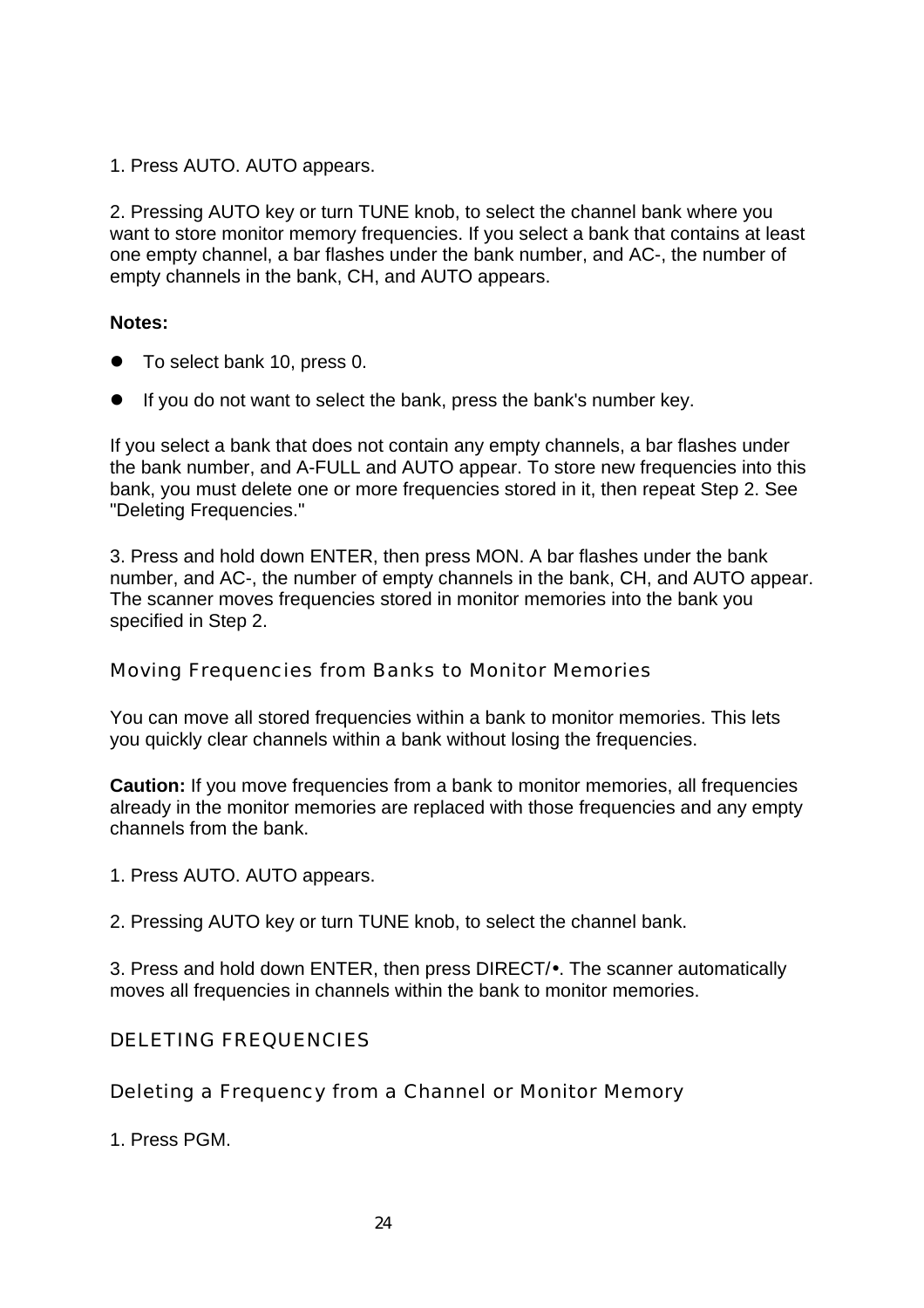2. Use the number keys to enter the channel number or monitor memory containing the frequency you want to delete.

3. If you are deleting the frequency in a channel, press PGM.

If you are deleting the frequency in a monitor memory, press MON.

4. Press 0, then press ENTER. The frequency is deleted.

Deleting Frequencies from All Locked-Out Channels Within a Bank

You can delete the frequencies in all locked-out channels within a bank (see "Locking Out Channels and Frequencies" on Page 25). This lets you delete all the old or uninteresting frequencies in channels you have locked out.

1. Press AUTO. AUTO appears.

2. Pressing AUTO key or turn TUNE knob, to select the channel bank.

3. Press and hold down ENTER, then press L/OUT.

Deleting Frequencies from All Channels Within a Bank

You can delete the frequencies in all channels within a bank. This lets you quickly delete all frequencies from a bank if, for example, you want to use the bank to store a different category of frequencies.

1. Press AUTO. AUTO appears.

2. Pressing AUTO key or turn TUNE knob, to select the channel bank.

3. Press and hold down ENTER, then press CL/DELAY.

SORTING FREQUENCIES WITHIN A BANK

You can sort the frequencies you have stored within a bank. The scanner moves the frequencies into consecutive channels in numerical order, either from the lowest to the highest frequency, or the highest to the lowest frequency. This makes it easy for you to see the range of frequencies you found, for example, during auto store.

# **Notes:**

- During frequency sort, the scanner moves the frequencies it finds within the bank from higher channels to lower, empty channels.
- If you turn the scanner off during frequency sort, the scanner saves the portion of the sort it completed.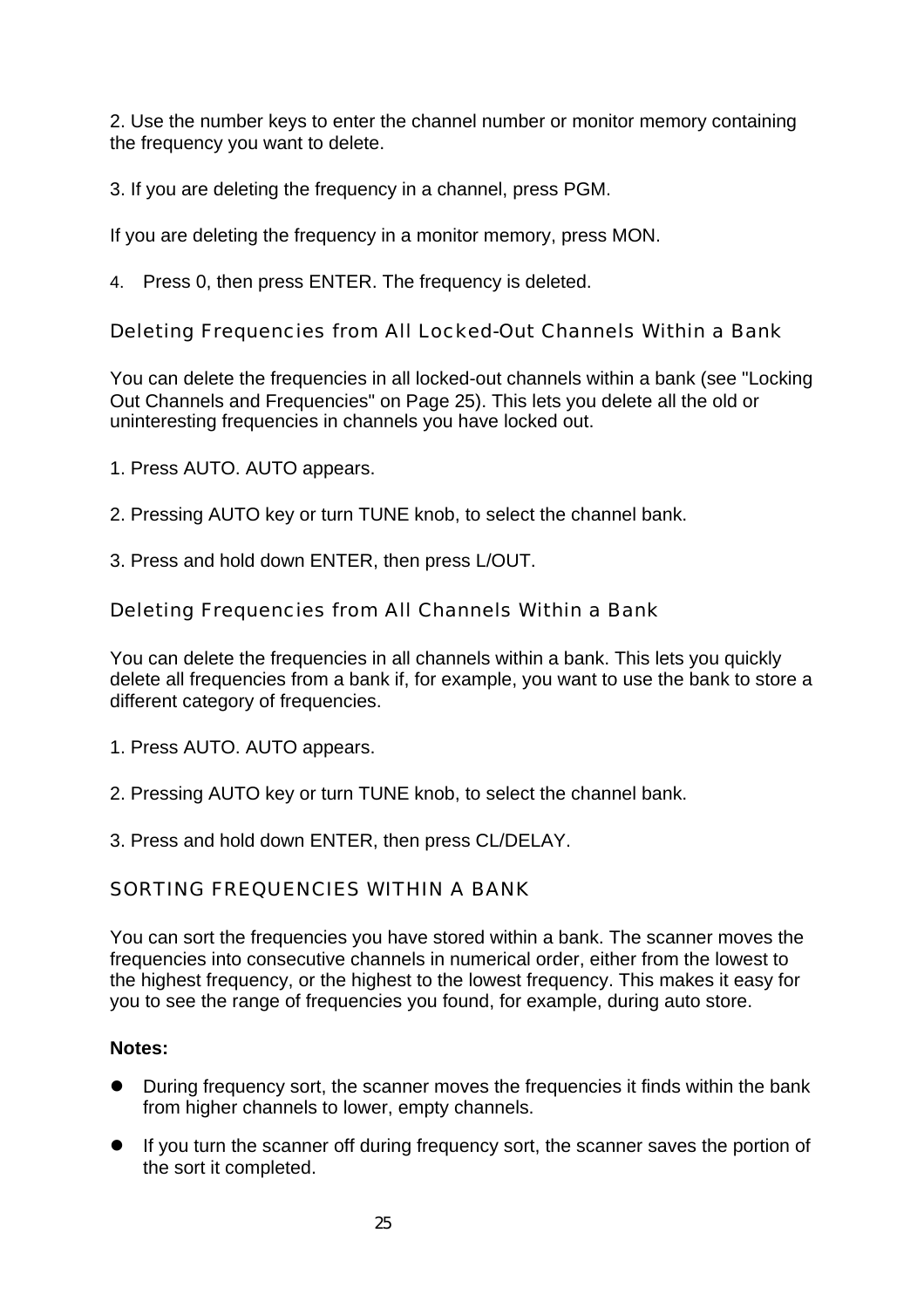- 1. Press AUTO. AUTO appears.
- 2. Pressing AUTO keys or turn TUNE knob, to select the channel bank.
- 3. Press and hold down ENTER, then press  $\wedge$  to sort channels from the lowest to the highest frequency, or press  $\vee$  to sort channels from the highest to the lowest frequency. As the scanner sorts the frequencies, Sor. appears on the display.

#### USING MONITOR MEMORIES

Monitor memories are temporary storage areas where you can store up to 50 frequencies while you decide whether or not to save them into channels. You can manually select monitor memories, but you cannot scan them.

You can store frequencies you find during search operation, into monitor memories. Simply press MON when the desired frequency appears on the display. The channel number to the right of MON indicates the current monitor memory.

To listen to a monitor memory, press MAN, then press MON. The current monitor memory appears. To select other monitor memories, use the number keys to enter the monitor memory's number (1-50), then press MON.

Both MON and the frequency stored in the monitor memory are displayed.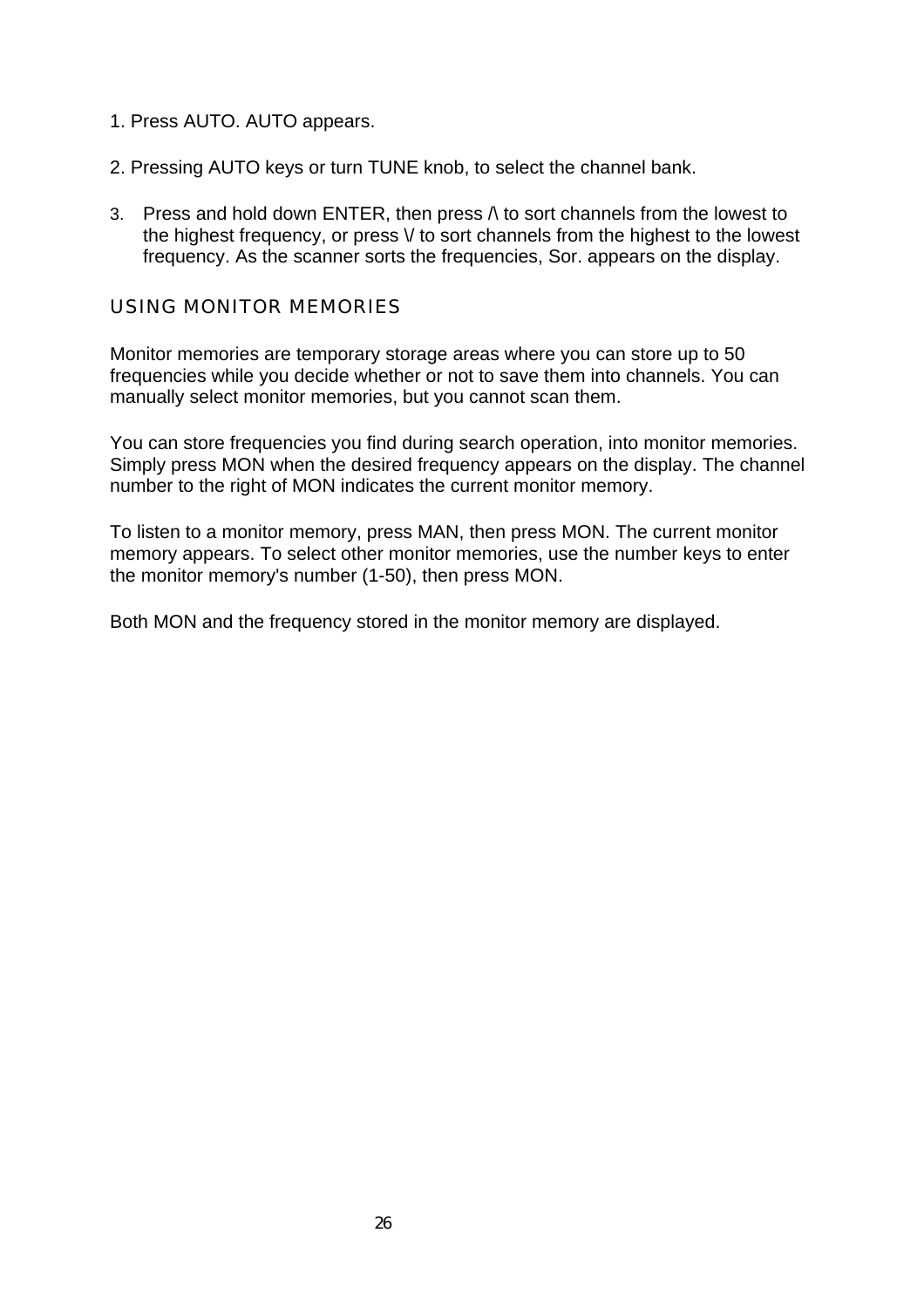# SPECIAL FEATURES

# DELAY

Many agencies use a two-way radio system that might have a pause of several seconds between a query and a reply. Your scanner's delay feature lets it wait for 2 seconds after each transmission on a channel or frequency while scanning or searching.

To program a 2-second delay for a channel while scanning, manually select the channel and press FUNC then press DELAY/CL until DELAY appears. When your scanner stops on the channel, it waits for 2 seconds after each transmission on that channel before it resumes scanning.

To program a 2-second delay for any active frequency while searching, press FUNC then press DELAY/CL until DELAY appears. When your scanner stops on a transmission, it waits for 2 seconds after each transmission on that frequency before it resumes searching.

# LOCKING OUT CHANNELS AND FREQUENCIES

You can scan existing channels or search frequencies faster by locking out channels or frequencies that have a continuous transmission, such as a weather channel.

To lock out a channel while scanning, press L/OUT when the scanner stops on the channel. To lock out a channel manually, manually select the channel and press L/OUT until L/O appears on the display.

To remove the lockout from a channel, manually select the channel and press L/OUT until L/O disappears from the display.

#### **Notes:**

- $\bullet$  You can delete the frequencies stored in locked-out channels within a bank. See "Deleting Frequencies from All Locked-Out Channels Within Bank" on Page 23.
- You can still manually select locked-out channels.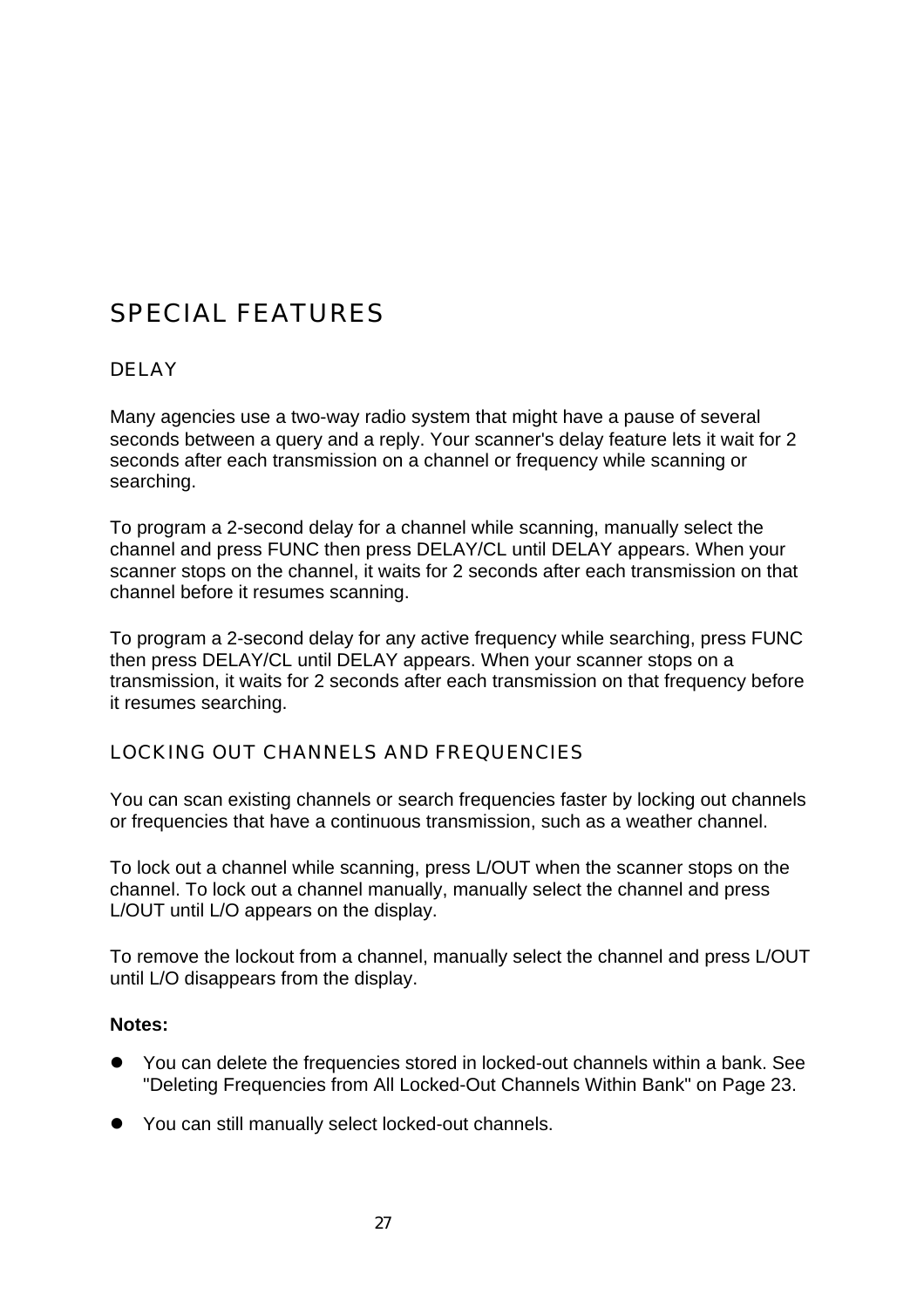To lock out a frequency during a each search mode, press L/OUT when the scanner stops on the frequency. The scanner locks out the frequency, then continues searching.

### **Notes:**

- The scanner does not store locked-out frequencies during search.
- $\bullet$  You can lock out as many as 200 frequencies. If you try to lock out more than 200 frequencies, L-FULL appears on the display.

Follow these steps to remove the lock-out from a frequency.

1. Press BAND or LIMIT or DIRECT/• to enter search operation.

2. Press L/O RVW. L-r appears on the display.

3. Repeatedly press  $\wedge$  or  $\vee$  or turn TUNE knob until the frequency you want to remove the lockout from is displayed.

4. Press L/OUT. L/O disappears from the display.

Reviewing Locked-Out Channels and Frequencies

You can review the channels or frequencies you locked out.

To review the channels you locked out, press MANUAL, then repeatedly press L/O RVW. As you press L/O RVW, the scanner displays all locked-out channels.

To review the frequencies you locked out, press BAND or LIMIT or DIRECT/• to enter search operation, then press L/O RVW. As you press  $\wedge$  or  $\vee$  or turn TUNE knob, the scanner displays all locked-out frequencies.

Deleting All Locked-Out Frequencies

You can delete all locked-out frequencies at one time.

1. Press BAND or LIMIT or DIRECT/• to enter search operation.

- 2. Press L/O RVW.
- 3. Press and hold down CL/DELAY, then press L/OUT.

PRIORITY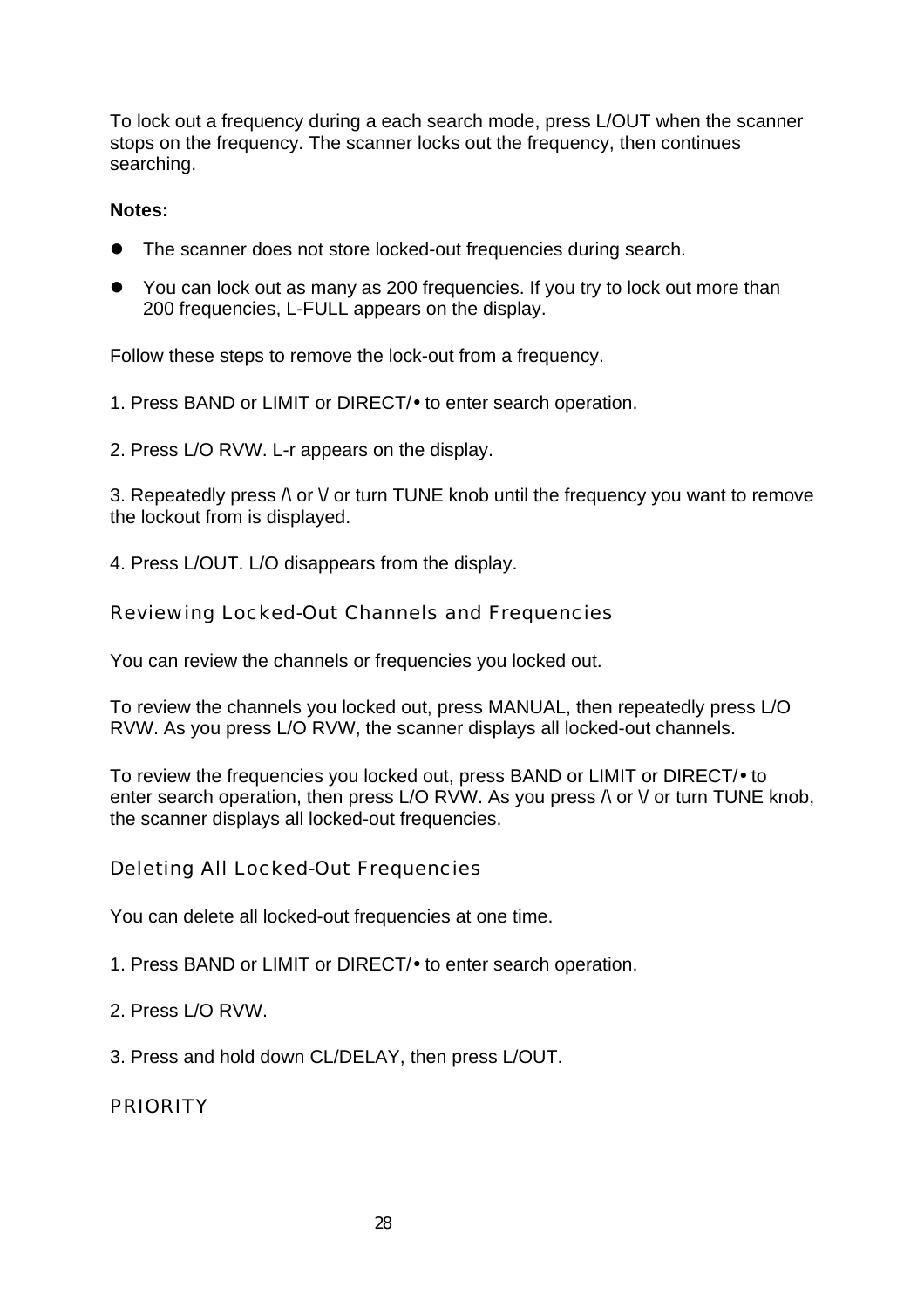With the priority feature, you can scan through programmed channels and still not miss an important or interesting call on a specific channel. You can program ten priority channel.

Follow these steps to program the channels as the priority channel.

1. Press PGM.

2. To select the channel where you want to store the frequency, use the number keys to enter the priority channel number (1-10), then press PRI.

3. Using the number keys, enter the frequency you want to store into that channel.

4. Press ENTER to store the frequency.

#### **Notes:**

- If you entered an invalid frequency in Step 3, the scanner beeps and displays Error. Simply repeat Steps 3 and 4.
- Your scanner automatically rounds the entered frequency down to the closest valid frequency.
- $\bullet$  If you entered a frequency that is already stored in another (normal) channel, the scanner beeps three times and displays the lowest channel number where the frequency is already stored, and dUPL briefly flashes. If you want to store the frequency anyway, press ENTER again.

5. Repeat Steps 2-4 to store more frequencies into priority channel (up to 10 channels).

To turn on the priority feature, press PRI. The scanner checks the priority channel every 2 seconds. It stays on the channel if there is activity, and P with priority channel number appears.

To turn off the priority feature, press PRI. PRI disappears from the display.

Locking Out the Priority Channel

You can lock out on or off priority channel.

1. Press PGM.

- 2. Press PRI.
- 3. Pressing PRI to select priority channel you locked out.
- 4. Press L/OUT.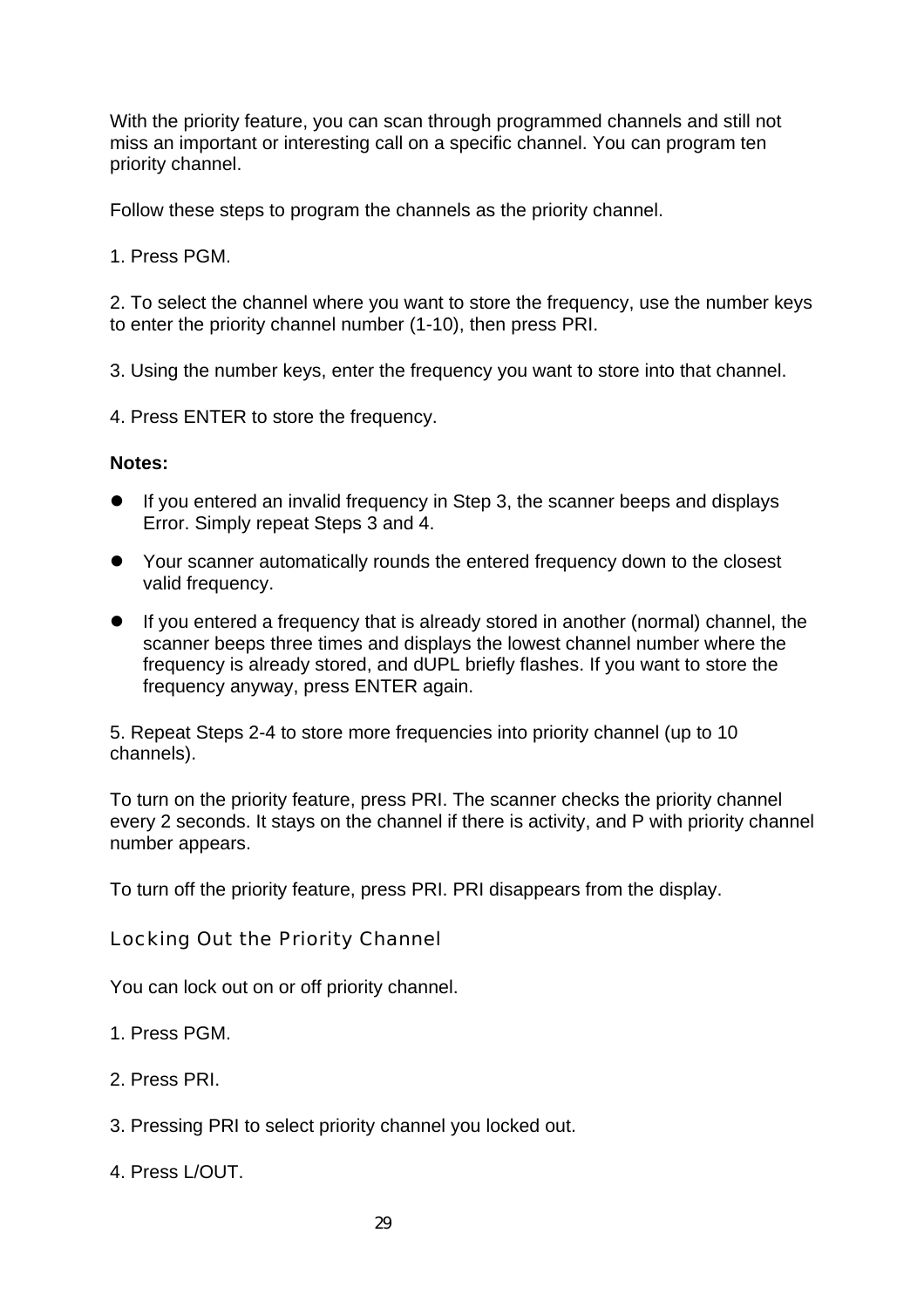## CHANGING THE AM/FM/WFM RECEIVE MODE

The scanner is preset to the most common AM/FM/WFM receive mode for each frequency range. The preset modes are:

| Frequency Band (MHz) | Receive Mode |
|----------------------|--------------|
| 25.000-87.495        | FM           |
| 87.500-107.950       | <b>WFM</b>   |
| 108.000-136.975      | AM           |
| ◥<br>137.000-224.995 | FM           |
| 225.000-399.9875     | AM           |
| 400.000-1300.000     | FM           |

The preset mode is correct in most cases. However, some ham radio broadcasts do not operate in the preset mode. If you try to listen to a broadcast when the scanner is not set to the correct receive mode, the broadcast might sound weak or distorted.

To change the mode, press AM/FM/WFM, AM, FM, or WFM blinks on the display to indicate that the displayed receive mode has been changed from the preset mode.

**Note:** If you change any frequency band's receive mode during limit or direct search, the scanner no longer uses any of the preset receive modes. Instead, the scanner searches for frequencies in all the bands in the selected mode.

To return to the default settings, press and hold down CL/DELAY, then press AM/FM/WFM.

#### USING THE ATTENUATOR

To reduce interference or noise caused by strong signals, you can reduce the scanner's sensitivity to these signals. Press ATT until ATT appears on the display to reduce the scanner's sensitivity.

**Note:** If you turn on this feature, the scanner might not receive weak signals.

To turn off the attenuator, press ATT again. ATT disappears from the display.

TURNING THE KEY TONE ON AND OFF

Each time you press any of the scanner's keys, the scanner sounds a tone.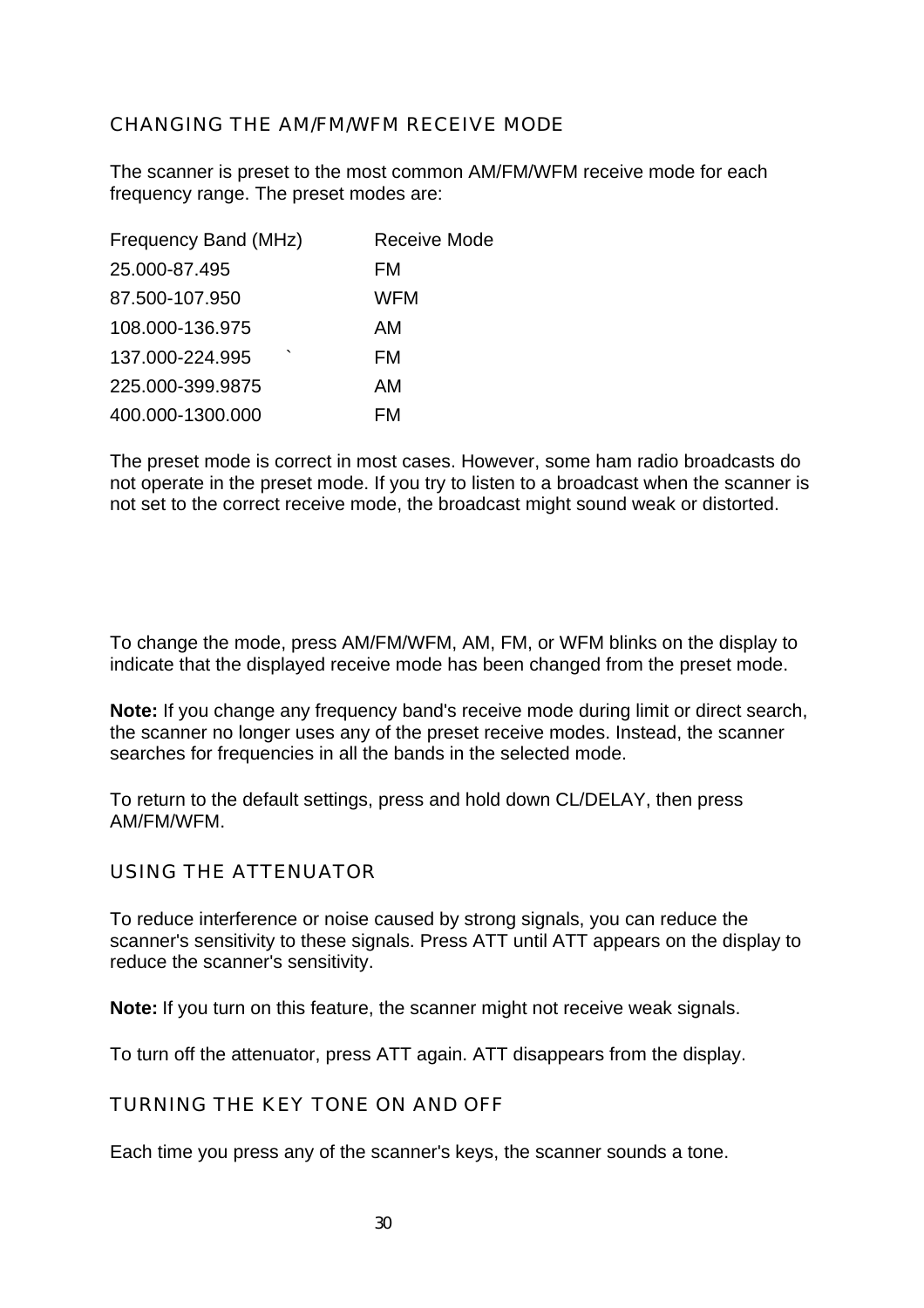Follow these steps to turn the scanner's key tone on or off.

1. If the scanner is on, turn VOLUME OFF/MAX counterclockwise until it clicks to turn it off.

2.While you press and hold down the 2 and ENTER keys, turn on the scanner.

3. After a second, release 2 and ENTER.

TAPE RECORDER REMOTE CONTROL

When you specify any channels (up to 10 channels) to receive signals, you can record them in the tape recorder by remote control.

- 1. Press MANUAL.
- 2. To select the channel where you want to select the tape remote channel, use the number keys to enter the channel number, then press MANUAL.
- 3. Press FUNC. FUNC flushes.
- 4. Press  $\Lambda$  /REC while FUNC flushes. rEcord and frequency will appears alternately.

# GENERAL HINTS

#### **Birdies**

The term "birdies" refers to noise signals which are generated by the electronics of the scanner itself. On certain frequencies, birdies are capable of interfering with, or even preventing, reception. Where the interference is of a mild nature, it may be possible to solve the problem by turning the SQUELCH control further to the right. If possible, use the following frequencies as little as possible.

"Birdies" frequencies:

will add

RECEPTION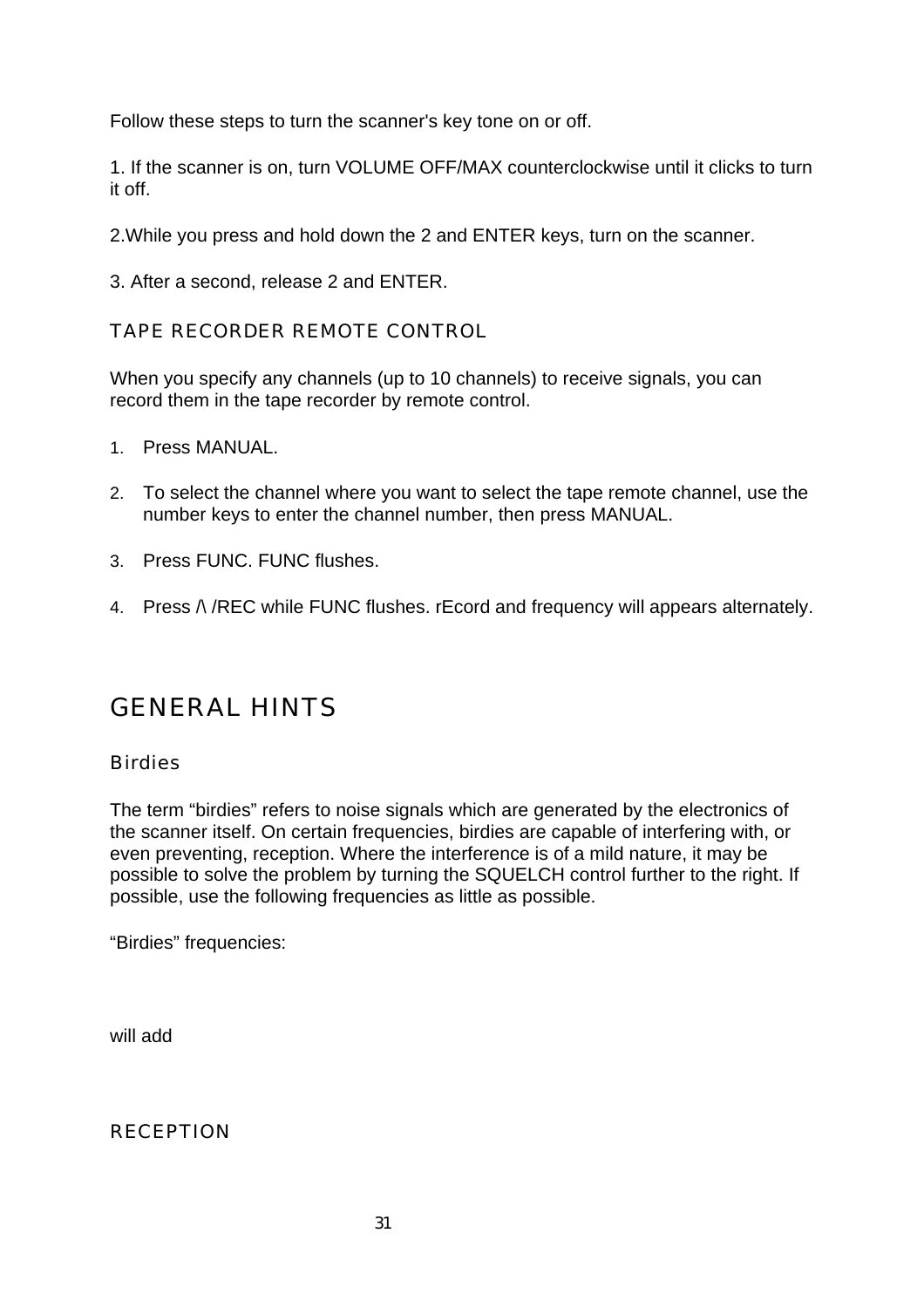The distance over which it is possible for you to receive messages is restricted to approximately 25 km. The manner in which the scanner has been positioned will also be relevant here. It is preferable to position the scanner in such a way that the aerial has a "clear view". In order to be able to receive transmitters located at distances beyond the aforementioned limit, the use of an outside aerial is recommended.

#### FREQUENCY GRID

The band division (frequency grid) – i.e. the distance between two frequencies lying next to each other – is different for each frequency band.

| <b>Frequency Range</b>                                                                                                                                      | <b>Frequency Grid</b>       |                                      |
|-------------------------------------------------------------------------------------------------------------------------------------------------------------|-----------------------------|--------------------------------------|
| 25.000-87.495 MHz<br>87.500-107.950 MHz<br>108.000-136.975 MHz<br>137.000-143.995 MHz<br>144.000-146.000 MHz<br>146.005-224.995 MHz<br>225.000-1300.000 MHz | 5 kHz<br>50 kHz<br>12.5 kHz | 25 kHz<br>5 kHz<br>12.5 kHz<br>5 kHz |
|                                                                                                                                                             |                             |                                      |

This division is called the frequency grid. Where the frequency keyed in does not fit into this grid, the scanner will round down the frequency to the nearest value.

#### MAINTENANCE AND USE

The AE100T is a quality product and requires a minimum amount of maintenance. Carefully read the following instructions:

. Do not expose the scanner to rain or moisture.

. When using normal batteries, always replace weak batteries in one batch, and only replace them with new batteries. Where possible, use batteries which have a long life span.

. Handle the scanner with care. Dropping it or subjecting it to rough treatment might damage its electronics.

. Where necessary, clean the scanner with a damp cloth. Do not apply any cleaning fluids or solutions to it.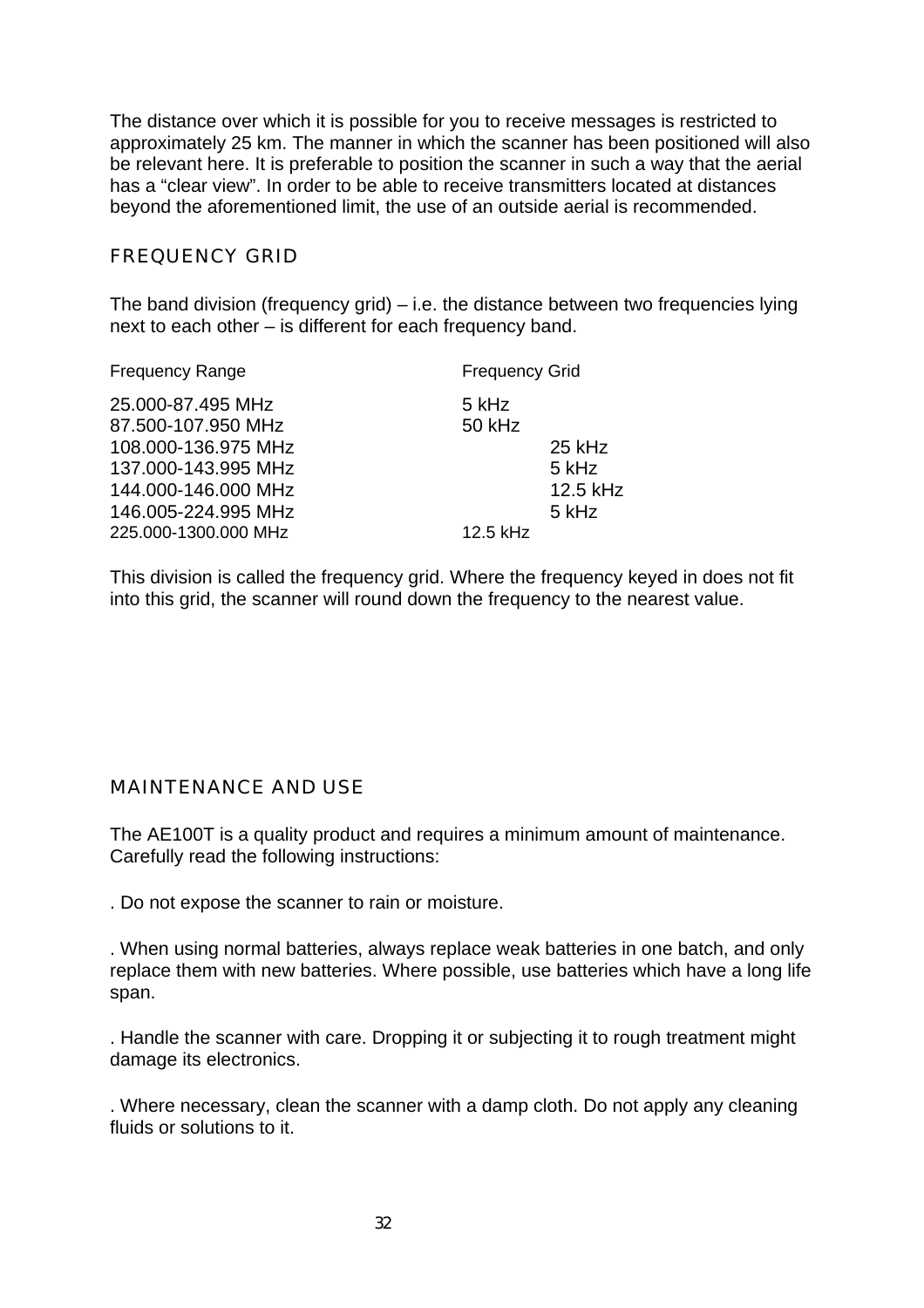. Only use the scanner in normal temperature conditions. High temperatures, or sudden changes of temperature, will reduce the life span of the scanner.

. Avoid the leaking of batteries by changing them at the appropriate time. Where possible, use rechargeable NiCad batteries.

IN CASE OF FAULT

Where a fault arises, contact your supplier. However, before you do so check that the fault was not caused by an operational error. Carefully reread the relevant section in the instructions.

# TECHNICAL DATA

| Frequency range: | Freq. (MHz)     |      | Step (kHz) | Mode |
|------------------|-----------------|------|------------|------|
|                  | 25-87.495       | 5    | <b>NFM</b> |      |
|                  | 87.5-107.95     | 50   | <b>WFM</b> |      |
|                  | 108-136.975     | 25   | AM.        |      |
|                  | 137-143.995     | 5    | <b>NFM</b> |      |
|                  | 144-146         | 12.5 | <b>NFM</b> |      |
|                  | 146.005-224.995 | 5    | <b>NFM</b> |      |
|                  | 225-399.9875    | 12.5 | AM         |      |
|                  | 400-1300        | 12.5 | <b>NFM</b> |      |

Channels of operation 560 channels in any band combination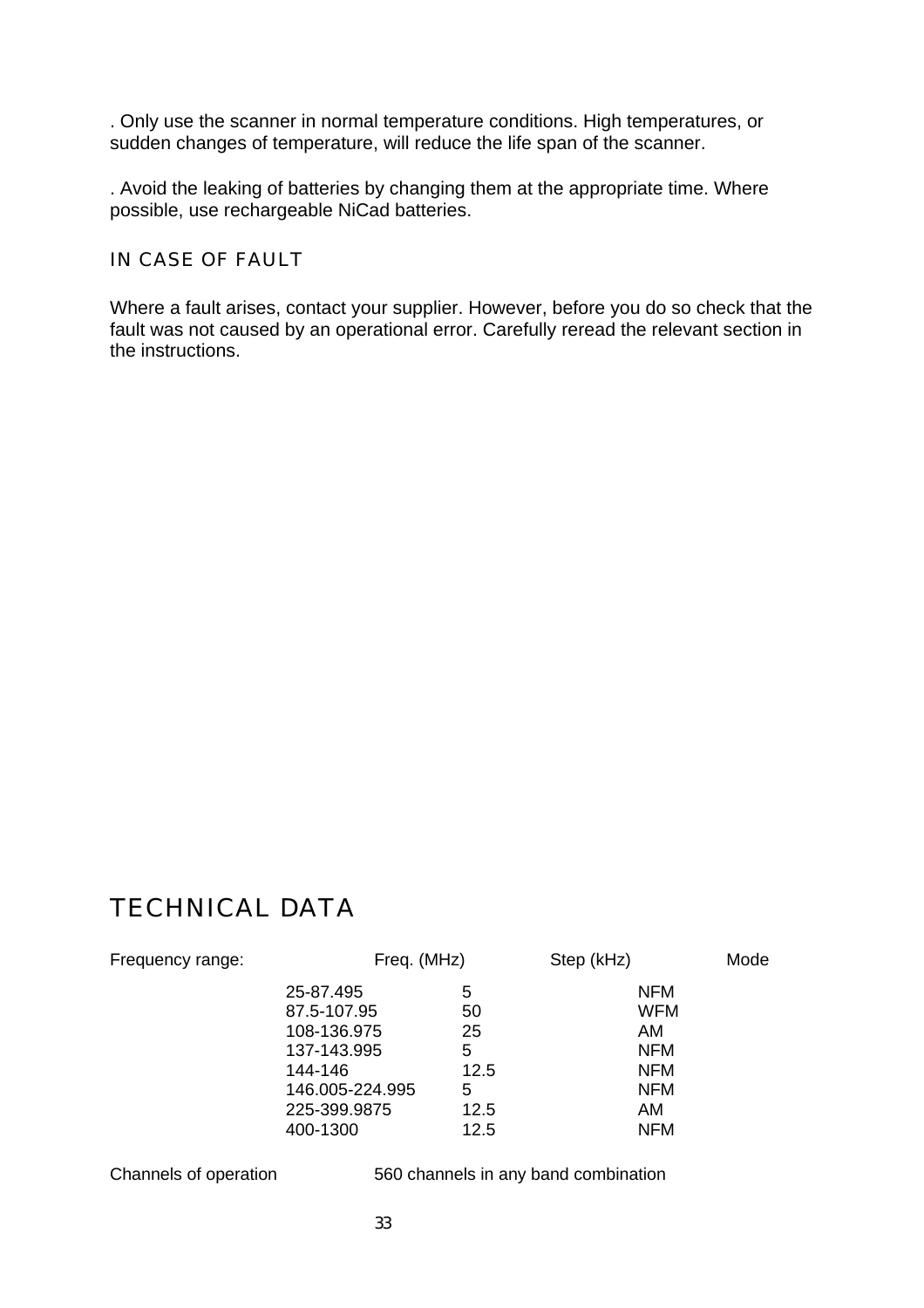#### (500 channels per bank x 10 banks, 50 monitor memories and 10 priority channels)

# Sensitivity:

|                      |                           | NFM (S+N)/N=20 dB 25-500 MHz<br>dev. 3 kHz at 1 kHz 500.0125-1000 MHz | $0.5$ uV<br>1 uV             |                  |
|----------------------|---------------------------|-----------------------------------------------------------------------|------------------------------|------------------|
|                      | AM (S+N)/N=20 dB          | 1000.0125-1300 MHz<br>25-500 MHz                                      | 2 uV<br>2 uV                 |                  |
|                      | mod. 60% at 1 kHz         | 500.0125-1000 MHz                                                     | 3 uV                         |                  |
|                      |                           | 1000.0125-1300 MHz                                                    | 5 uV                         |                  |
|                      |                           | WFM (S+N)/N=30 dB 25-500 MHz                                          | 3 uV                         |                  |
|                      |                           | dev. 45 kHz at 1 kHz 500.0125-1000 MHz                                | 3 uV                         |                  |
|                      |                           | 1000.0125-1300 MHz                                                    | 5 uV                         |                  |
| Selectivity:         |                           |                                                                       |                              |                  |
| <b>NFM</b>           |                           | $-6 dB$                                                               | $+/-10$ kHz                  |                  |
|                      |                           | $-50$ dB                                                              | $+/-20$ kHz                  |                  |
| AM                   |                           | $-6 dB$                                                               | $+/-6$ kHz                   |                  |
|                      |                           | $-50$ dB                                                              | $+/-12$ kHz                  |                  |
| <b>WFM</b>           |                           | $-6 dB$<br>$-50$ dB                                                   | $+/-150$ kHz<br>$+/-300$ kHz |                  |
|                      |                           |                                                                       |                              |                  |
| Scanning rate        |                           |                                                                       |                              | 40 channels/sec. |
| Search rate          |                           |                                                                       |                              | 75 steps/sec.    |
| Scan delay time      |                           |                                                                       |                              | 2 sec.           |
| Priority sampling    |                           |                                                                       |                              | 2 sec.           |
|                      | Intermediate frequencies: |                                                                       |                              |                  |
| 1 <sup>st</sup>      |                           | 225.4125-225.5875 or 226.4125-226.5875 MHz                            |                              |                  |
| 2 <sup>nd</sup>      |                           | 45 MHz                                                                |                              |                  |
| 3 <sup>rd</sup>      |                           | 10.7 MHz or 455 kHz                                                   |                              |                  |
|                      |                           |                                                                       |                              |                  |
| IF rejection:        |                           |                                                                       |                              |                  |
| 612 MHz at 400 MHz   |                           |                                                                       | 60 dB                        |                  |
| 226.5 MHz at 760 MHz |                           | 70 dB                                                                 |                              |                  |
| 45 MHz at 400 MHz    |                           |                                                                       | 100 dB                       |                  |
| Squelch sensitivity: |                           |                                                                       |                              |                  |
| NFM and AM           |                           |                                                                       |                              |                  |
|                      | Threshold 25-500 MHz      |                                                                       | $0.5$ uV                     |                  |
|                      | 500.0125-1000 MHz         |                                                                       | $0.5$ uV                     |                  |
|                      |                           | 1000.0125-1300 MHz                                                    | 3 uV                         |                  |
| Tight                | 25-500 MHz                |                                                                       | 25dB                         |                  |